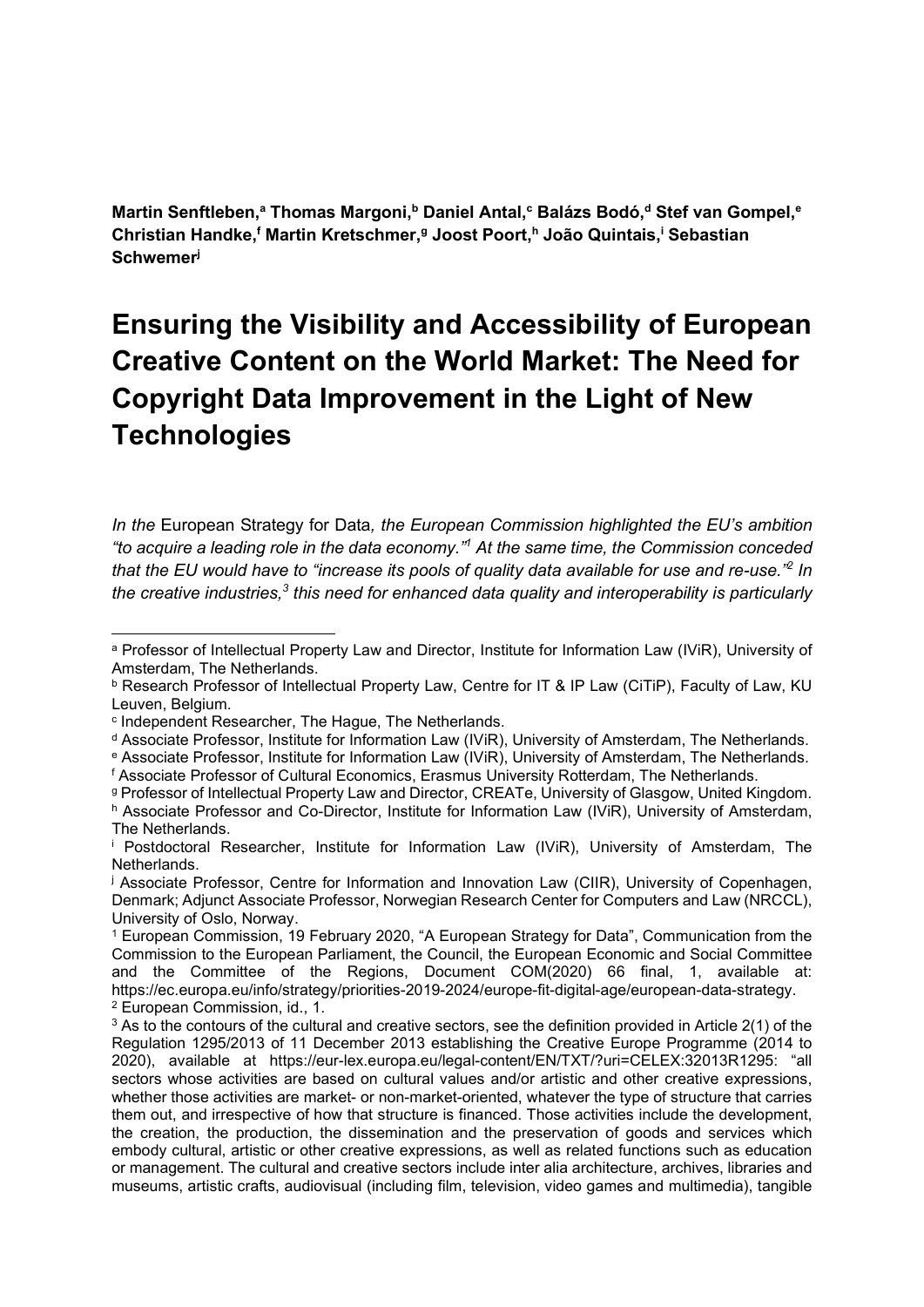strong (section 1). Without data improvement, unprecedented opportunities for monetising the wide variety of creative content in EU Member States and making this content available for new technologies, such as artificial intelligence ("AI") systems, will most probably be lost (section 2). The problem has a worldwide dimension. While the US have already taken steps to provide an integrated data space for music as of 1 January 2021, $4$  the EU is facing major obstacles not only in the field of music but also in other creative industry sectors (section 3).<sup>5</sup> Weighing costs and benefits (section 4), there can be little doubt that new data improvement initiatives and sufficient investment in a better copyright data infrastructure should play a central role in EU copyright policy. A trade-off between data harmonisation and interoperability on the one hand, and transparency and accountability of content recommender systems on the other, could pave the way for successful new initiatives (section 5).

#### 1. Introduction

Since the early days of the digital revolution, the dream of the free flow of information across cultures and continents has been accompanied by the hope that digital rights management in the area of copyright ("DRM") would maximise the spectrum of available literary and artistic productions (including content for niche audiences), minimise transaction costs, pave the way for ubiquitous and differentiated licensing solutions and allow the creative industries to thrive. In reaction to the challenges arising from the digital environment, the 1996 WIPO "Internet" Treaties<sup>6</sup> introduced new international standards against the circumvention of technological measures that are employed to protect copyrighted works, and the removal or alteration of copyright management information.<sup>7</sup> The 2001 Directive on the Harmonisation of Copyright and Related Rights in the Information Society ("Information Society Directive" or "ISD")<sup>8</sup> transposed these international standards into EU law.

Besides applications by individual companies, the issue of copyright data management – in the sense of attaching and standardising metadata to works stemming from various authors and producers – has traditionally played a crucial role in the area of collective licensing of creative content. Nowadays, content distribution platforms that operate internationally, such as Spotify, iTunes, YouTube, Netflix and Getty Images, play a central role as well. With Article 17 of the Directive on Copyright in the Digital Single Market ("Digital Single Market Directive" or "DSMD"),<sup>9</sup> the topic receives an important additional dimension. Article 17 addresses specifically online platforms that allow users to upload and share user-generated content

and intangible cultural heritage, design, festivals, music, literature, performing arts, publishing, radio and visual arts."

<sup>4</sup> See the information on the launch of the Music Licensing Collective (MLC) at https://www.themlc.com/press/mechanical-licensing-collective-begins-full-operations-envisionedmusic-modernization-act.

<sup>5</sup> As to data space priorities in the EU, see European Commission, supra note 1, 22-23 and Appendix. <sup>6</sup> WIPO Copyright Treaty and WIPO Performances and Phonograms Treaty, adopted in Geneva on December 20, 1996. See https://www.wipo.int/treaties/en/ip/wct/ and https://www.wipo.int/treaties/en/ip/wppt/.

<sup>7</sup> Articles 11 and 12 of the WIPO Copyright Treaty; Articles 18 and 19 of the WIPO Performances and Phonograms Treaty.

<sup>&</sup>lt;sup>8</sup> Directive 2001/29/EC of the European Parliament and of the Council of 22 May 2001, on the harmonisation of certain aspects of copyright and related rights in the information society, OJ 2001 L 167, p. 10.

<sup>9</sup> Directive (EU) 2019/790 of the European Parliament and of the Council of 17 April 2019 on Copyright and Related Rights in the Digital Single Market and Amending Directives 96/9/EC and 2001/29/EC, OJ 2019 L 130, 92.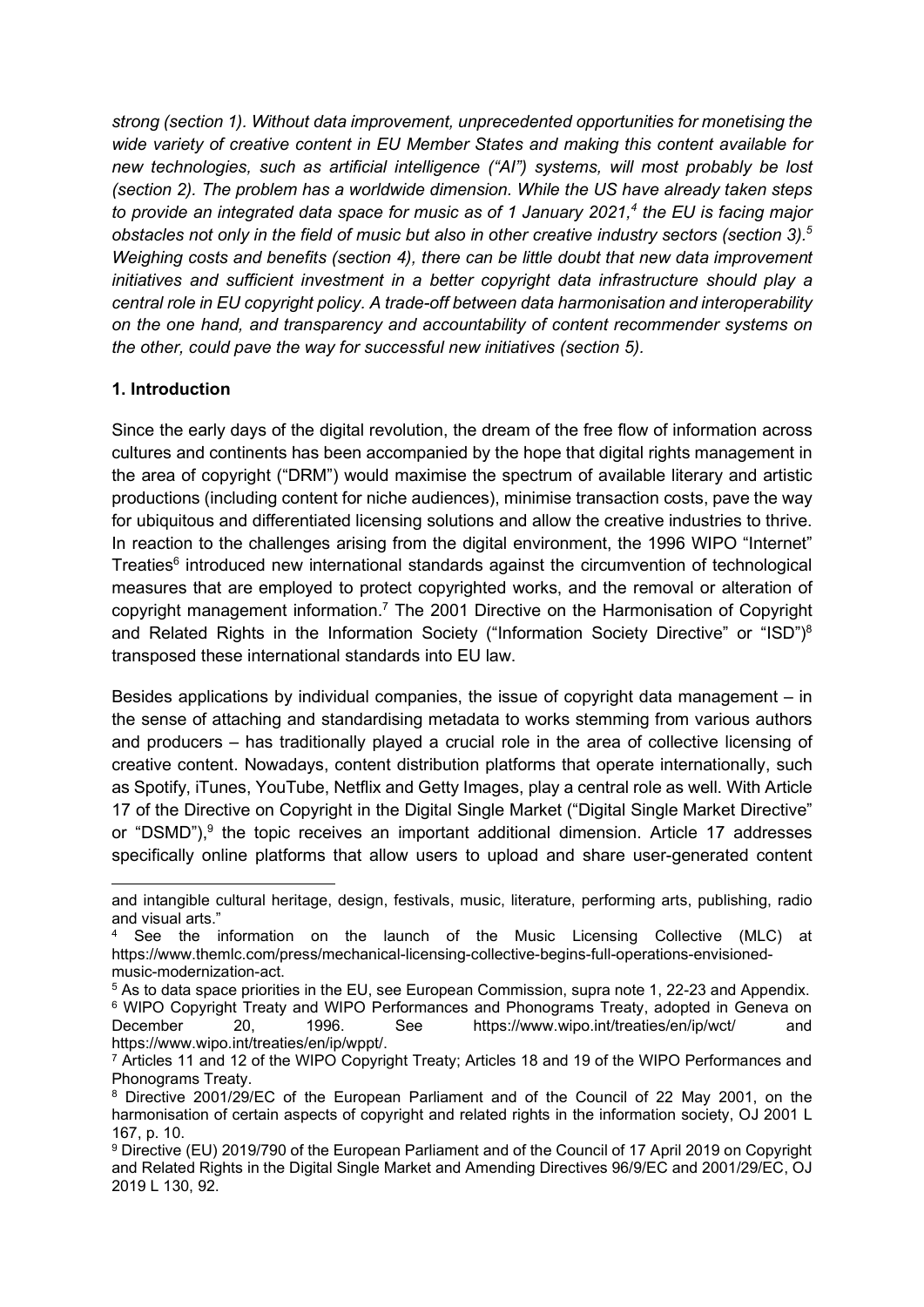("UGC").<sup>10</sup> The collaboration between the creative industry and these platforms – Online Content Sharing Service Providers ("OCSSPs")<sup>11</sup> – has already led to the creation of content identification systems (and corresponding databases) in the past, and can be expected to foster the establishment of more extensive content libraries and corresponding metadata for the purposes of online content identification and moderation in the future.

While the digital environment, in theory, offers unprecedented opportunities for commercialising literary and artistic productions and serving consumers, several practical problems prevent the creative industries from realising the full potential of copyright data management and digital modes of exploitation to this day. The lack or inaccuracy of metadata prevents or delays the disbursement of royalties. Moreover, inaccurate and incomplete metadata make content hard to find, or license, and, as a result, may contribute to digital piracy. From an economic perspective, it may be said that even if certain content is technically available via legal channels, inaccurate and incomplete metadata may increase search costs for users to such an extent that data problems de facto create incentives to make unauthorised

<sup>&</sup>lt;sup>10</sup> As to the underlying debate on new licensing and content moderation obligations, see Geiger, Christophe and Jütte, Bernd Justin, "Platform liability under Article 17 of the Copyright in the Digital Single Market Directive, Automated Filtering and Fundamental Rights: An Impossible Match", available at https://ssrn.com/abstract=3776267; Sebastian Felix Schwemer, "Article 17 at the Intersection of EU Copyright Law and Platform Regulation", Nordic Intellectual Property Law Review 2020, 400-435; Martin R.F. Senftleben, "Institutionalized Algorithmic Enforcement – The Pros and Cons of the EU Approach to Online Platform Liability", Florida International University Law Review 14 (2020), 299-328; Martin Husovec and João Pedro Quintais, "How to License Article 17? Exploring the Implementation Options for the New EU Rules on Content-Sharing Platforms", Gewerblicher Rechtsschutz und Urheberrecht International, forthcoming 2021, doi: 10.1093/grurint/ikaa200, available at: https://ssrn.com/abstract=3463011, 10-20; Matthias Leistner, "European Copyright Licensing and Infringement Liability Under Art. 17 DSM-Directive Compared to Secondary Liability of Content Platforms in the U.S. – Can We Make the New European System a Global Opportunity Instead of a Local Challenge?", Zeitschrift für Geistiges Eigentum/Intellectual Property Journal 26 (2020), 123-214; João Pedro Quintais/Giancarlo Frosio/Stef van Gompel et al. "Safeguarding User Freedoms in Implementing Article 17 of the Copyright in the Digital Single Market Directive: Recommendations from European Academics", Journal of Intellectual Property, Information Technology and Electronic Commerce Law 10 (2020), 277-282; Giancarlo Frosio, "Reforming the C-DSM Reform: A User-Based Copyright Theory for Commonplace Creativity", International Review of Intellectual Property and Competition Law 51 (2020), 709 (724-726); Sebastian Felix Schwemer and Jens Schovsbo, "What is Left of User Rights? – Algorithmic Copyright Enforcement and Free Speech in the Light of the Article 17 Regime", *Intellectual Property Law and Human Rights,* 4<sup>th</sup> ed., Alphen aan den Rijn: Wolters Kluwer 2020, 569-589; Martin Senftleben, "Bermuda Triangle: Licensing, Filtering and Privileging User-Generated Content Under the New Directive on Copyright in the Digital Single Market" 41(8) (2019) European Intellectual Property Review, 480 (483-484); M Senftleben, et al, "The Recommendation on Measures to Safeguard Fundamental Rights and the Open Internet in the Framework of the EU Copyright Reform", European Intellectual Property Review 40 (2018), 149; C Angelopoulos, "On Online Platforms and the Commission's New Proposal for a Directive on Copyright in the Digital Single Market" (2017), available at: https://papers.ssrn.com/sol3/papers.cfm?abstract\_id=2947800; G Frosio, "From Horizontal to Vertical: An Intermediary Liability Earthquake in Europe", Oxford Journal of Intellectual Property and Practice 12 (2017), 565-575; G Frosio, "Reforming Intermediary Liability in the Platform Economy: A European Digital Single Market Strategy", Northwestern University Law Review 112 (2017), 19; RM Hilty & V Moscon V. (eds.), "Modernisation of the EU Copyright Rules – Position Statement of the Max Planck Institute for Innovation and Competition", Max Planck Institute for Innovation and Competition Research Paper No. 17-12, Max Planck Institute for Innovation and Competition: Munich 2017.

<sup>11</sup> See the definition in Article 2(6) DSMD. For a more detailed discussion, see A. Metzger/M. Senftleben, "Comment of the European Copyright Society: Selected Aspects of Implementing Article 17 of the Directive on Copyright in the Digital Single Market into National Law", Journal of Intellectual Property, Information Technology and Electronic Commerce Law 10 (2020), 115-131.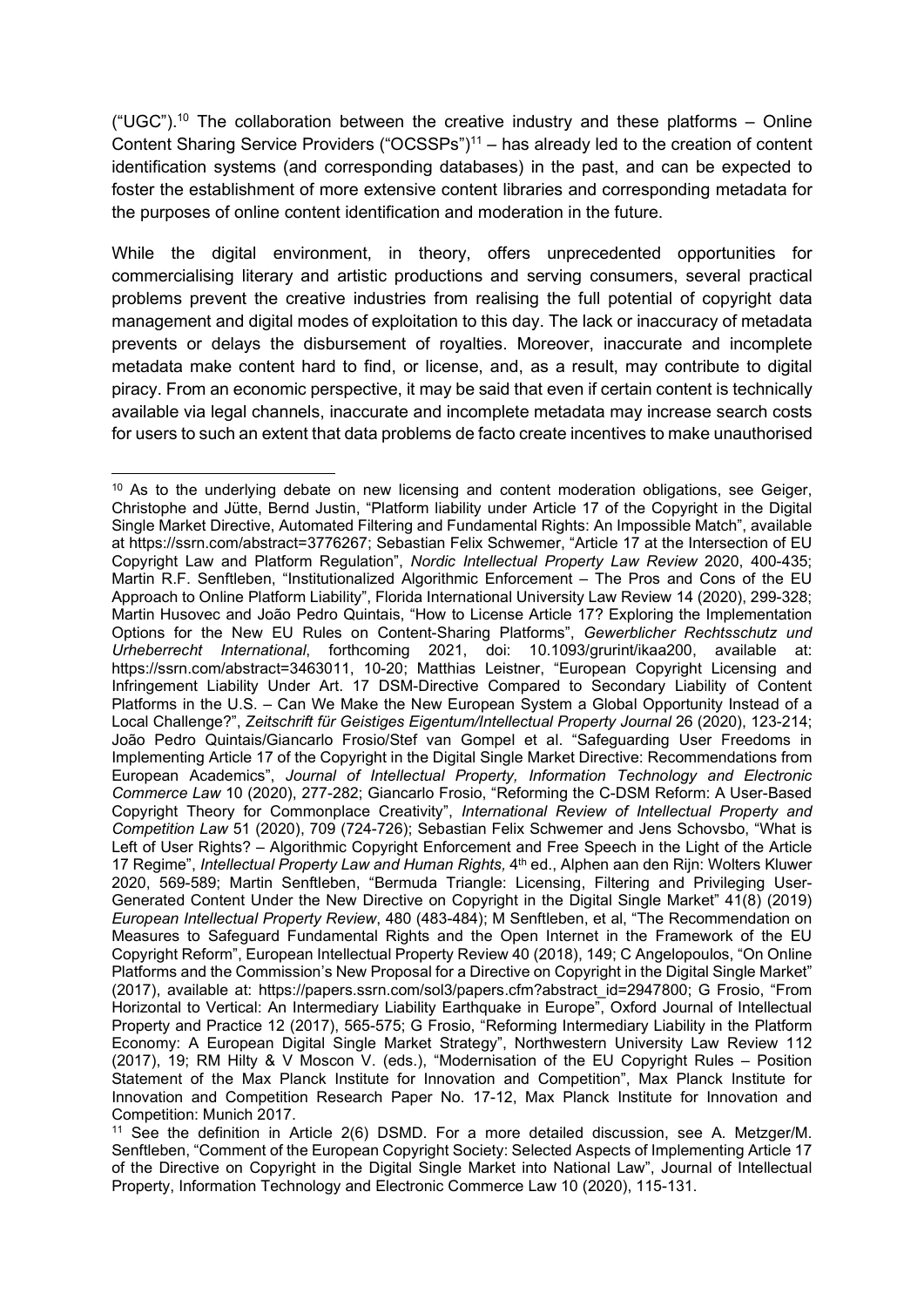use where copyright enforcement is weak. Alternatively, potential uses of works may simply be forgone due to such transaction costs. In addition to these problems at the level of individual data sets, the lack of interoperability between data management systems and related data libraries forces stakeholders to deal with a highly inefficient, and often inaccurate, piecemeal network of data providers, systems, datasets, and standards. It increases all types of transaction costs because it obliges stakeholders to learn about, identify, and deal with various types of metadata, as well as individual terms and modalities of use. The high costs of dealing with inaccurate and incomplete metadata may moreover favour big providers of copyrightintensive products and services who can afford to invest in database building, data cleansing, and are capable of bearing the costs of lawsuits arising from data-related conflicts. This enhances the risk of economic concentration in the digital content distribution market and a corresponding power imbalance between copyright holders and content distributors, such as online platforms.

# 2. Need for Improved Copyright Data Management

Emerging new technologies that require the use of large repertoires of creative content shed light on the dimension of transaction cost problems in the creative industries – and the risk of losing substantial revenue. The situation in the field of AI systems can serve as an example. For a long time, mankind assumed that only humans were capable of creating literary and artistic works. With developments in the field of AI giving birth to a new kind of algorithmic work creation in the realm of cultural creativity, this assumption no longer seems valid. Today, AI systems increasingly assist in the creation of works of art and literature ("AI-assisted works"). Sometimes, on the basis of appropriate training material, they may also be capable of mimicking human literary and artistic productions, such as poems, music and paintings ("AIgenerated works").<sup>12</sup> The technology enabling their creative functions is becoming more and more advanced and instead of fully relying on human instructions, contemporary AI systems are becoming increasingly autonomous. Certain types of deep-learning systems may give users the impression of being capable of cultural creation, potentially almost independently,

<sup>&</sup>lt;sup>12</sup> See A. Elgammal, B. Liu, M. Elhoseiny, M. Mazzone, "CAN: Creative Adversarial Networks Generating "Art" by Learning About Styles and Deviating from Style Norms", June 2017, available at: https://www.researchgate.net/publication/317823071\_CAN\_Creative\_Adversarial\_Networks\_Generati ng\_Art\_by\_Learning\_About\_Styles\_and\_Deviating\_from\_Style\_Norms, 17 (Elgammal and his fellow researchers carried out an experiment to determine whether humans were capable of distinguishing computer-generated art from human art by its appearance. 75% of the research subjects assumed that the computer-generated paintings were created by a human artist). Cf. P.B. Hugenholtz, D. Gervais, J.P. Quintais, C. Hartmann & J. Allan, "Trends and Developments in Artificial Intelligence: Challenges to the Intellectual Property Rights Framework: Final Report, Report written for the European Commission, Amsterdam: Institute for Information Law 2020, available at https://op.europa.eu/en/publication-detail/-/publication/394345a1-2ecf-11eb-b27b-

<sup>01</sup>aa75ed71a1/language-en; M.R.F. Senftleben/L.D. Buijtelaar, "Robot Creativity: An Incentive-Based Neighbouring Rights Approach", European Intellectual Property Review 42, No. 12 (2020), 797-812; D. Gervais, "The Machine as Author", Iowa Law Review 105 (2020), 2053; J.C. Ginsburg & L.A. Budiardjo, "Authors and Machines", Berkeley Technology Law Journal 34 (2019), 343 (395-396); M.-C. Janssens & F. Gotzen, "Kunstmatige Kunst. Bedenkingen bij de toepassing van het auteursrecht op Artificiële Intelligentie", Auteurs en Media 2018-2019, 323 (325-327); W.T. Ralston, "Copyright in Computer-Composed Music: HAL Meets Handel", J. Copyright Society U.S.A. 52 (2005), 281; S. Yanisky & S. Moorhead, "Generating Rembrandt: Artificial Intelligence, Copyright and Accountability in the 3A Era", Michigan State Law Review (2017), 659 (662); A. Bridy, The Evolution of Authorship: Work Made by Code, Columbia Law Journal & Arts 39 (2016), 395 (397); R.C. Denicola, "Ex Machina: Copyright Protection for Computer-Generated Works", Rutgers University Law Review 69 (2016), 251.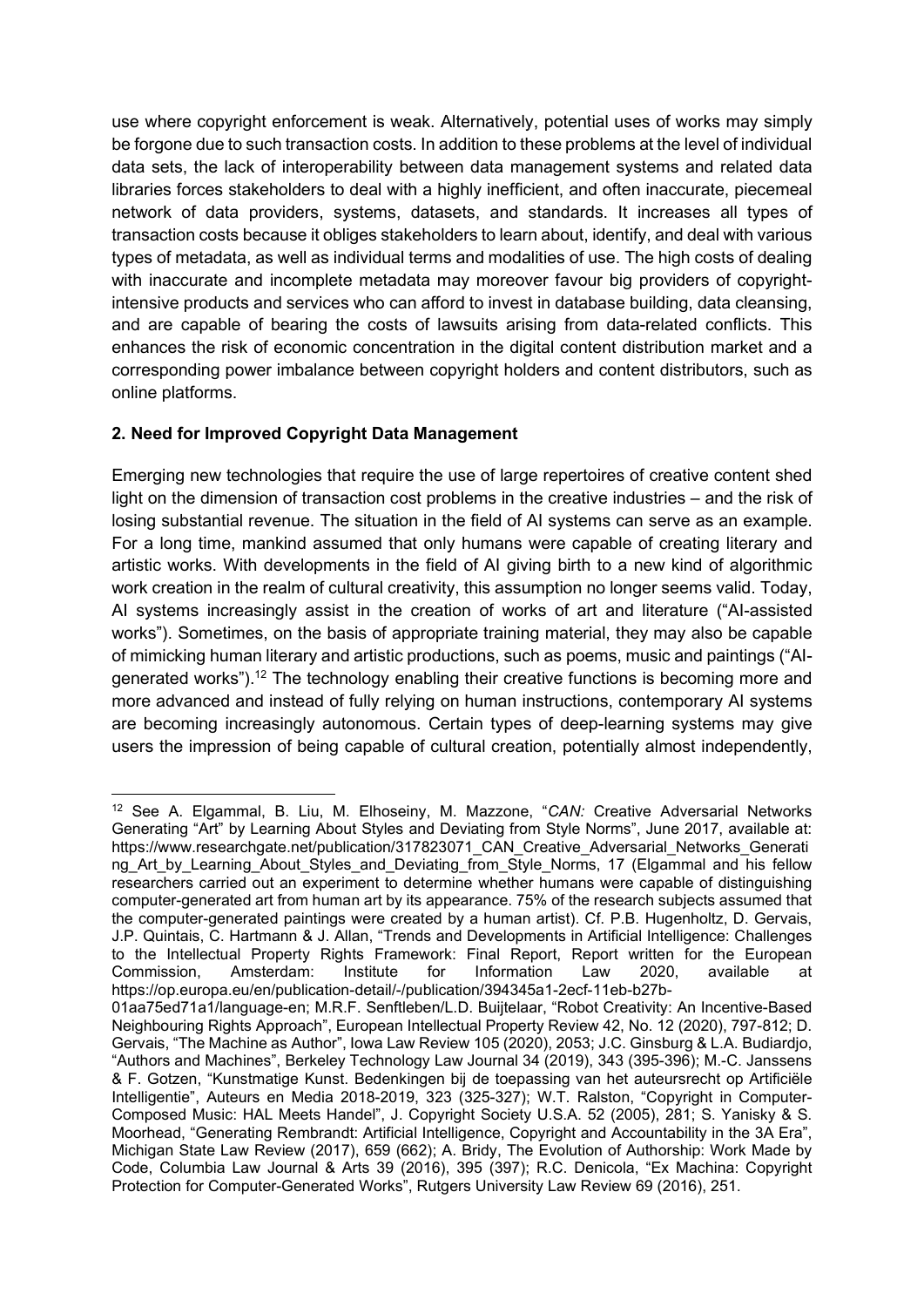allowing for broad-scale production of cultural objects which eye and ear often fail to distinguish from human creations.<sup>13</sup>

In this context, however, it must not be overlooked that "artificial creativity" is impossible without source material in a harmonised and interoperable format that can be used for feeding and instructing AI systems. Without machine-readable literary and artistic input stemming from authors of flesh and blood, an AI system has no template for its own processes of mimicking human creativity. Modern data-driven statistical AI often uses Text-and-Data Mining ("TDM")<sup>14</sup> techniques to extract the data needed for machine learning. TDM has emerged as one of the most powerful digital tools in the AI environment which enables the discovery and extraction of patterns, correlations and more generally of (often hidden) knowledge from existing content and data.<sup>15</sup> Both high-tech and creative industries are currently being revolutionised by the advancements in this data-driven type of AI. Techniques that are currently discussed under the headings of Machine Learning ("ML"), Natural Language Processing ("NLP") and Deep Neural Networks ("DNN"), require the "training" on vast amounts of content and data in order to achieve reliable results that may finally lead to new scientific and technological advancements, products and services. This information is often deduced, through automated machine-reading processes, from books, magazine articles, music works or their fixations, or films enjoying copyright protection. Not surprisingly, the insatiable appetite of "creative" AI systems for literary and artistic data input is often regarded as a promising new source of revenue for the creative industries.<sup>16</sup>

The use of copyrighted works as training material for this type of AI applications, however, raises complex questions. When humans learn a new task or skill (e.g. a new language), they usually store the training information (e.g. the textbook rules and examples used to learn the language) as an electrochemical trace in the area of the brain dedicated to language. Humans do not need a copyright exception in order to store that copy. However, it is far from clear that when a computer makes the corresponding digital copy of training material in order to learn a language – or any other task for that matter – this activity is likewise excluded from the copyright domain. On the contrary, the use of any digital copy, temporary or permanent, in

<sup>&</sup>lt;sup>13</sup> The impact that AI is having in the field of IP, and copyright in particular, has been recognised by the European Commission, which has specifically identified a number of ambitious interventions in this area in its recent "IP Action Plan", see European Commission, 15 November 2020, "Making the most of the EU's innovative potential – An intellectual property action plan to support the EU's recovery and resilience", Communication from the Commission to the European Parliament, the Council, the European Economic and Social Committee and the Committee of the Regions, Document COM(2020) 760 final, p. 12.

<sup>14</sup> The abbreviation "TDM" is used here for text-and-data mining in accordance with the use that has become customary in the domain of copyright. It is not to be confused with "term document matrix" – an important standard organizational form of data describing natural language texts for NLP algorithms. <sup>15</sup> Margoni T., Text and Data Mining in Intellectual Property Law: Towards an Autonomous Classification of Computational Legal Methods, CREATe working paper 01/2020 Forthcoming in Calboli I. & Montagnani L., Handbook on Intellectual Property Research, available at: https://www.create.ac.uk/blog/2020/05/01/new-working-paper-text-and-data-mining-in-intellectualproperty-law-towards-an-autonomous-classification-of-computational-legal-methods/.

 $16$  Cf. Covington, Paul, Jay Adams, and Emre Sargin. 2016. "Deep Neural Networks for Youtube Recommendations." In Proceedings of the 10th Acm Conference on Recommender Systems, 191–98.<br>RecSys '16. New York, NY. USA: Association for Computing Machinery. RecSys '16. New York, NY, USA: Association for Computing Machinery, https://doi.org/10.1145/2959100.2959190; Jacobson, Kurt, Vidhya Murali, Edward Newett, Brian Whitman, and Romain Yon. 2016. "Music Personalization at Spotify." In Proceedings of the 10th Acm Conference on Recommender Systems, 373. RecSys '16. New York, NY, USA: Association for Computing Machinery. https://doi.org/10.1145/2959100.2959120.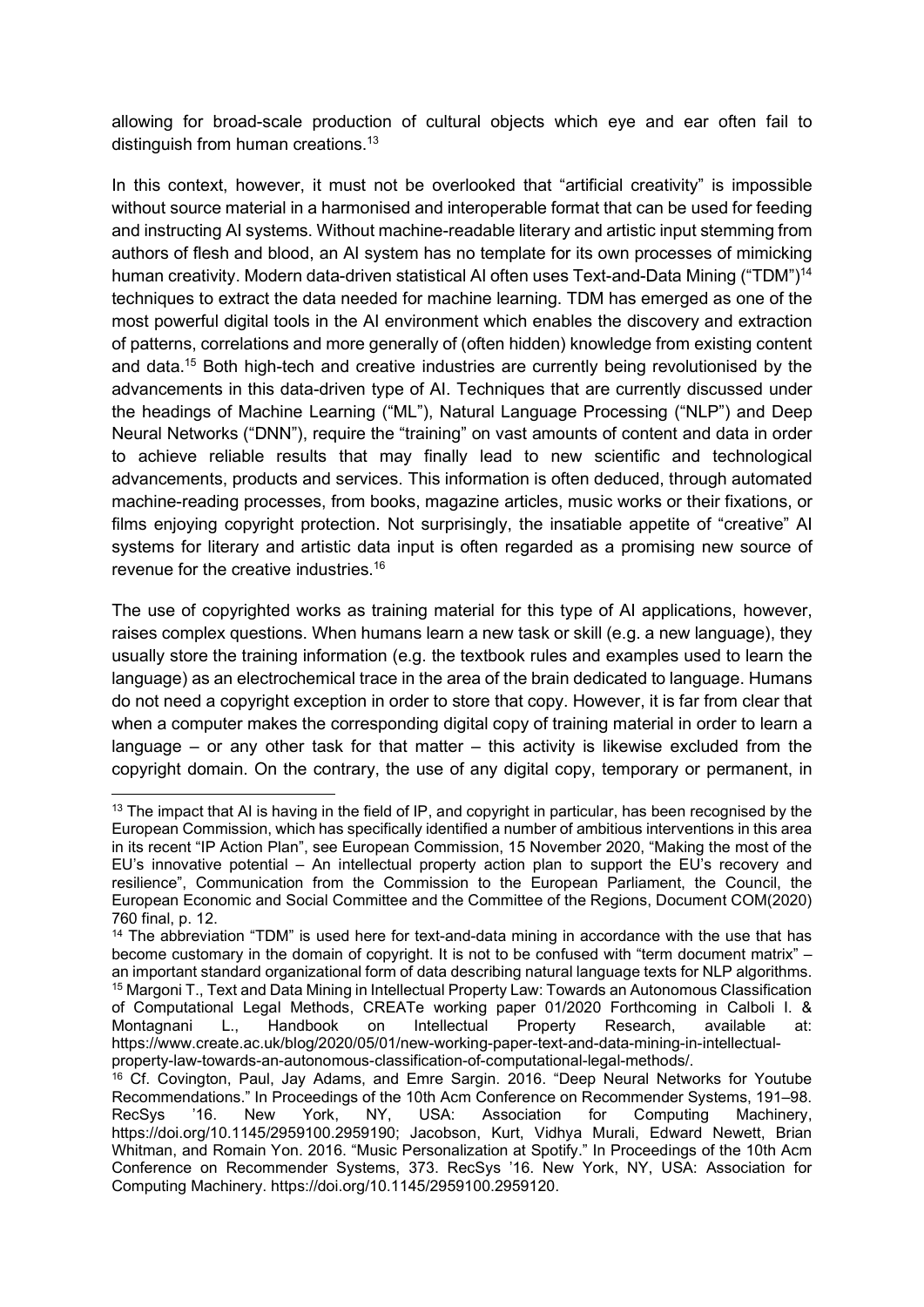whole or in part, direct or indirect, may amount to the infringement of the right of reproduction laid down in Article 2 ISD.

The right of reproduction thus constitutes a pivotal element in AI training processes. ML-based systems may require numerous and different types of reproductions: certain copies may be just temporary (the conversion of .pdf into .xml for annotation and enrichment purposes). others may be permanent (the initial creation of corpora or databases of training material, or the final storage of said material for replicability, accountability and verifiability of the training process). Some copies may be in whole (such as the initial reproduction of the corpora), others may be in part (such as the information stored in the "trained models" which will be used by the AI algorithm to perform the intended task). Finally, some reproductions may be direct and others may be only indirect (again the final "trained models" may contain only partial and modified copies of the original material). Further steps in the AI training process and the distribution and use of the final outcome may involve additional rights that are exclusively reserved to copyright holders, such as the right of distribution and the right of communication to the public. If no exceptions or limitations permit the use of copyrighted material without authorisation, all these individual acts of use require licenses.

Against this background, appropriate copyright data management and licensing infrastructures are not only desirable to offer the creative industries the opportunity of exploiting the promising new market for AI training data. Improved copyright data management is also indispensable to enable EU high-tech industries to compete with AI system developers in other regions. In Article 3(1) DSMD, EU legislation has granted a statutory permission to reproduce literary and artistic works for AI training purposes. This limitation of copyright protection, however, only covers TDM in the context of scientific research carried out by nonprofit research organisations and cultural heritage institutions.<sup>17</sup> Article 4(1) DSMD supplements this research privilege with a general TDM exemption that can also be invoked by commercial AI system developers. This broader copyright limitation, however, is only applicable as long as copyright holders refrain from reserving their exclusive rights under Article 4(3) DSMD. The need to obtain licenses for commercial applications is thus the rule in EU copyright law; a use permission without prior rightholder authorisation is the exception. With regard to commercial AI training, Article 5(1) ISD only provides a loophole for TDM processes that keep within the confines of transient, temporary copying.<sup>18</sup> This restrictive

<sup>17</sup> Cf. the definition in Article 2(1) and (3) DSMD.

<sup>18</sup> CJEU, 16 July 2009, case C-5/08, Infopaq/Danske Dagblades Forening, para. 56-58; CJEU 17 januari 2012, case C-302/10, Infopaq II, para. 36, 44 and 51-56. Cf. Geiger et al (2018) The Exception for Text and Data Mining (TDM) in the Proposed Directive on Copyright in the Digital Single Market – Legal Aspects, Policy Department for Citizens' Rights and Constitutional Affairs, Directorate General for Internal Policies of the Union PE 604.941- February 2018, available at: https://www.europarl.europa.eu/RegData/etudes/IDAN/2018/604941/IPOL\_IDA(2018)604941\_EN.pdf; Christophe Geiger et al., "Text and Data Mining in the Proposed Copyright Reform: Making the EU Ready for an Age of Big Data?", International Review of Intellectual Property and Competition Law 49 (2018), 814 (814-844); Thomas Margoni, "AI, Machine Learning and EU Copyright Law: Who owns AI?", Annali Italiani del Diritto d'Autore, della Cultura e dello Spettacolo XXVII (2018); 281 (281-304); Rossana Ducato and Alain Strowel, "Limitations to Text and Data Mining and Consumer Empowerment: Making the Case for a Right to 'Machine Legibility", International Review of Intellectual Property and Competition Law 50 (2019), 649; Eleonora Rosati, "An EU Text and Data Mining Exception for the Few: Would it Make Sense?", Journal of Intellectual Property Law and Practice 13 (2018), 429 (429-430); Andres Guadamuz and Diane Cabell, "Data Mining in UK Higher Education Institutions: Law and Policy", Queen Mary Journal of Intellectual Property 4 (2014), 3 (3-29).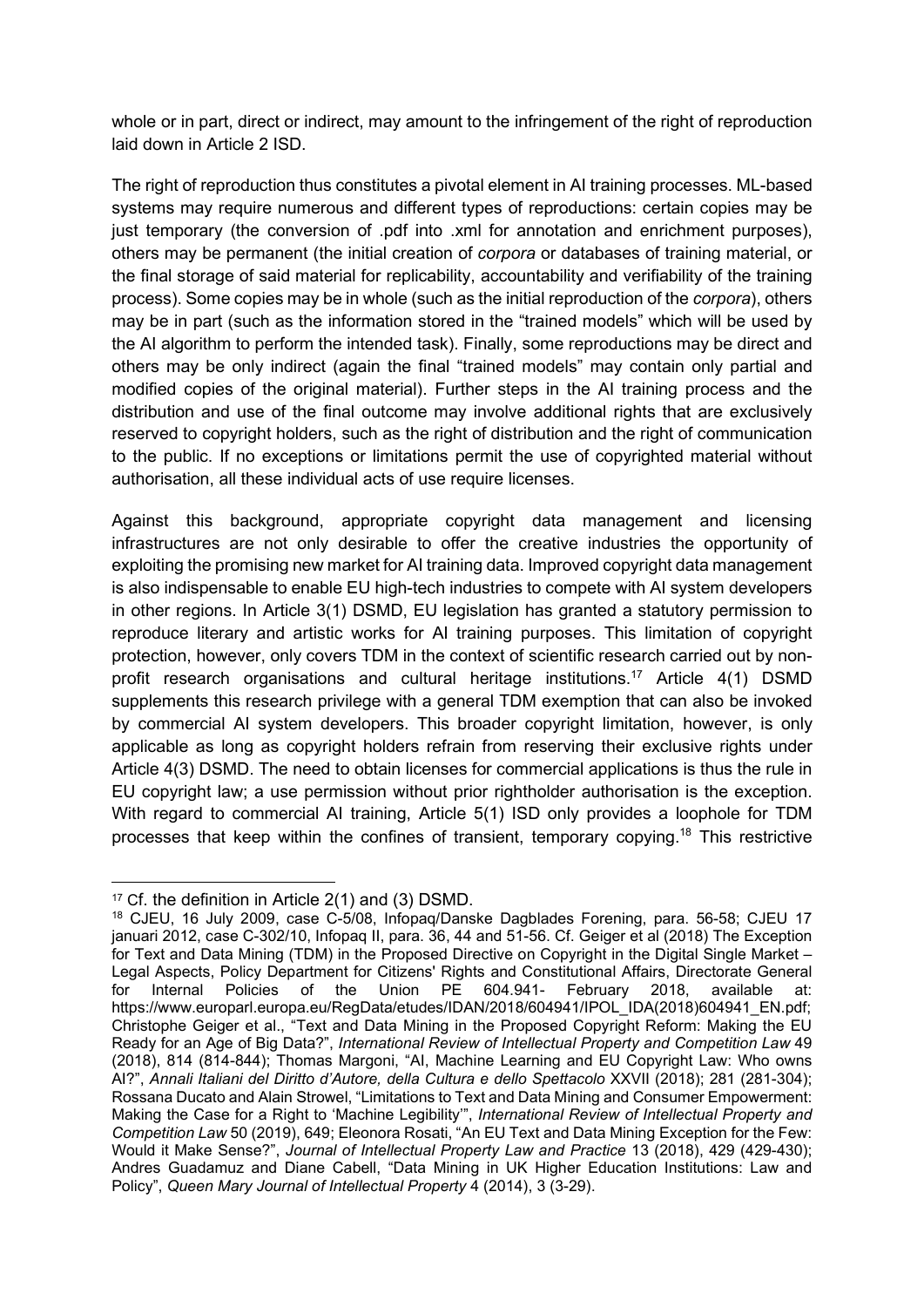approach may be insufficient for the needs of high-tech firms focusing on AI development. Considering current industry practices, it seems safe to assume that more than temporary takings from copyrighted source material will be necessary in many cases.

Main international competitors of the EU have chosen an approach that markedly departs from the focus on copyright licensing adopted in Europe. Countries such as the US, Canada, Singapore, South Korea, Japan, Israel or Taiwan have adopted regulatory measures which, in the natural tension between the protection of investments and the promotion of innovation, have opted for broader copyright limitations arguably favouring the latter over the former. The specific measures that have been adopted in order to gauge the proper balance have evolved from, and thus mirror, the domestic legal culture and characteristics. In the US, for instance, TDM and ML analyses are routinely considered to be transformative uses and as such to constitute fair use which is permissible without the prior authorisation of the right holder and which does not generate claims for fair compensation. This means that using protected works not as works but as input data to extract information that will be used to create new knowledge – so called non-consumptive or non-expressive uses<sup>19</sup> – is considered a free activity that does not require licensing efforts. Japan is another interesting example as its copyright law can be considered closer to continental-European models. Instead of a broad standard (i.e. fair use), Japanese copyright legislation provides for a list of exceptions and limitations that resembles to a certain degree the approach taken in Article 5 ISD. Japan has implemented in its copyright legislation a broad TDM exception back in 2009. This provision refrains from precluding commercial users from invoking the TDM exception.<sup>20</sup> The US and Japan are interesting examples because, while belonging to different copyright traditions, they both have thriving creative and cultural industries as well as a highly competitive high-tech sector in the field of AI.

Considering this global scenario, it is of particular importance to establish efficient copyright data management and licensing infrastructures. In the current policy debate, creative industry representatives in European countries often express a preference for a restrictive approach that only leaves room for narrow copyright exceptions. They fear that a more flexible solution would allow the high-tech industry to exploit copyrighted source material for AI training purposes without sharing the benefits that accrue from the development of AI products and services on this basis. This approach may disadvantage EU-based high-tech industries in comparison with their peers in other legal systems that are willing to favour the high-tech sector. The need to obtain an authorisation to train AI algorithms on vast amounts of data – including copyrighted works – constitutes an additional cost factor in the form of transaction costs and licensing fees. When the costs involved are too high, it will negatively impact the

<sup>&</sup>lt;sup>19</sup> Sag M., Copyright and Copy-Reliant Technology, Northwestern University Law Review, Vol. 103, 2009; Hargreaves I., Digital Opportunities - A Review of Intellectual Property and Growth; UK Department for Business, Innovation and Skills, 18 May 2011.

 $20$  The Japanese Copyright Act envisages an exception for TDM that is not limited to non-commercial or to research only purposes, see Art. 47-septies Japanese Copyright Act reported and discussed in Guibault & Margoni (2015) Legal Aspects of Open Access to Publicly Funded Research, in OECD (Eds) Enquiries into intellectual property's economic impact, Chapter: 7, OECD, 373 – 414, 396 available at: https://www.oecd.org/sti/ieconomy/intellectual-property-economic-impact.htm. See also Future TDM (2016), Baseline report of policies and barriers of TDM in Europe, 75-76.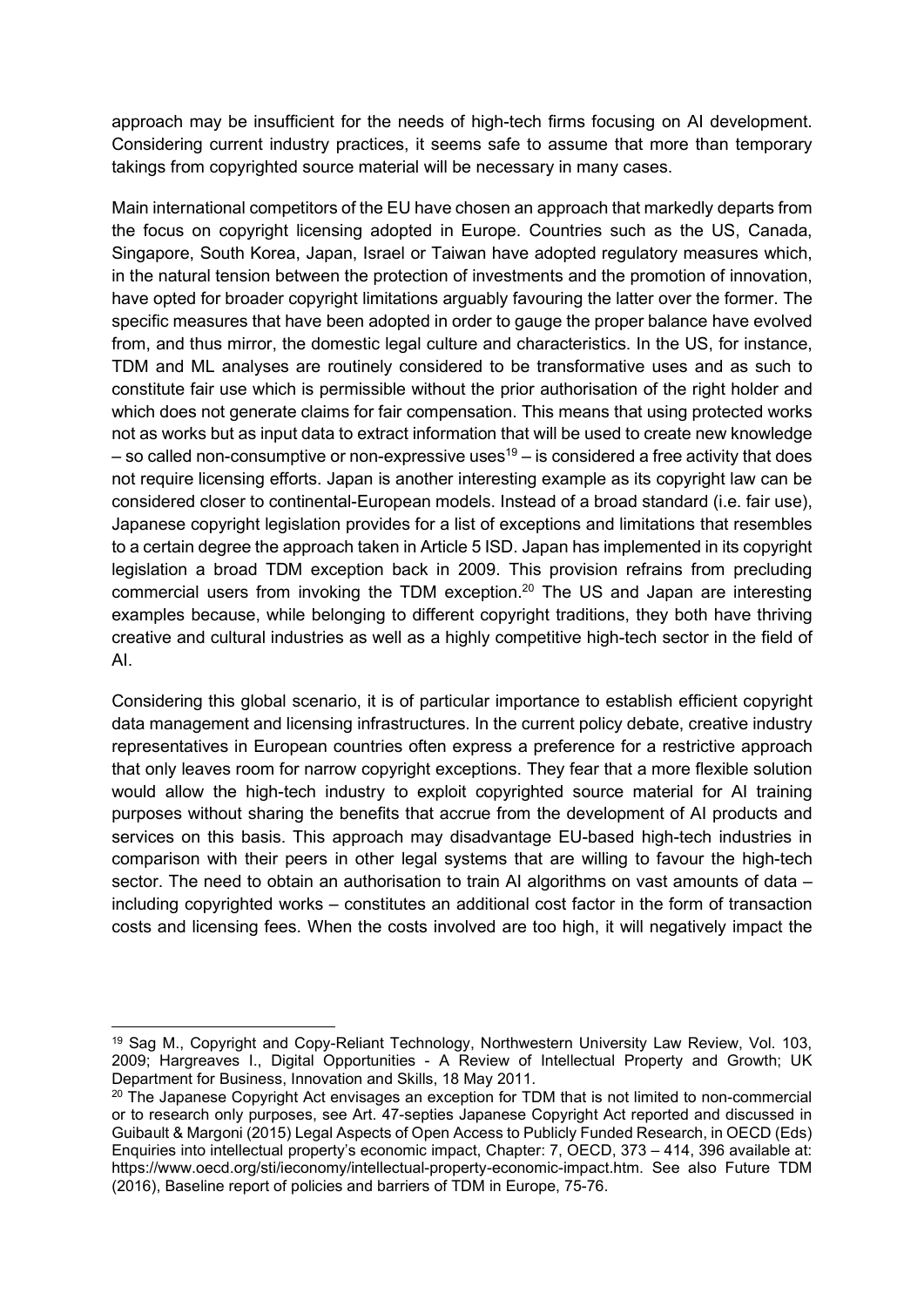ability of the EU's AI sector to compete on the world market and consequently reduce the potential economic value of licensing content for training purposes.<sup>21</sup>

Against this background, the concern must be taken seriously that, in terms of regulatory competition, foreign countries opting for less strict regulatory solutions may appear more attractive to high-tech businesses. Appropriate solutions for copyright data management in the EU, however, may change the equation. Enhanced cooperation between high-tech companies and the creative industries on the basis of licensing agreements, mutually-agreed use protocols and safeguards against algorithms that disregard competition and media regulations may increase the quality and customisation of AI input also. Benefits flowing from enhanced cooperation and better input quality may compensate the costs arising from an obligation to obtain licenses while, at the same time, ensuring that the benefits of copyrightbased AI training are fairly shared.

## 3. Herculean Task of Copyright Data Improvement

A scenario with mutual benefits for creative and high-tech industries, however, will only arise if the considerable problems and obstacles in the field of copyright data management can be overcome. To better illustrate the problems and obstacles arising from (meta-)data obstacles to efficient licensing in European creative industries, the situation in the music sector can serve as a starting point.

## 3.1 Experiences in the Music Industry

The music segment of the creative industry offers several well-known examples of data infrastructures, such as the Common Information System ("CIS") of the International Confederation of Societies of Authors and Composers ("CISAC"). With its different nodes in several regions of the world, the CIS-Net system and accompanying standards constitute a global tool seeking to facilitate music licensing and the distribution of revenues.<sup>22</sup> In terms of data standardisation, the International Standard Work Code ("ISWC") of the music publishing industry.<sup>23</sup> the International Standard Recording Code ("ISRC") of the recording industry, the Interested Party Information ("IPI") number, and the International Standard Name Identifier ("ISNI") offer prime examples of existing initiatives to enable the exchange of accurate data related to the identification of repertoire or related to the mitigation of ex post transaction costs that arise in relation to the operation of licensing agreements.

 At the same time, these examples reveal data deficiencies and interoperability problems arising from different sets of metadata and different approaches to data identification and verification. To this day, initiatives to harmonize ISWC and ISRC metadata and incorporate them into a single, comprehensive database have failed. In the EU, former Commissioner

<sup>21</sup> Handke, C., Guibault, L., & Vallbé, J. J. (2015). Is Europe falling behind in data mining? Copyright's impact on data mining in academic research. New Avenues for Electronic Publishing in the Age of Infinite Collections and Citizen Science: Scale, Openness and Trust - Proceedings of the 19th International Conference on Electronic Publishing, Elpub 2015.

<sup>22</sup> See https://www.cisac.org/What-We-Do/Information-Services/CIS-Net.

 $23$  ISWC has been developed by CISAC, in collaboration with ISO, as "a unique, permanent, and internally recognized reference number for the identification of musical works". As an example of a further unique identifier system, see also GRiD (Global Release Identifier) which has been developed by IFPI. Cf. Katz, "The potential demise of another natural monopoly: New technologies and the administration of performing rights", 276.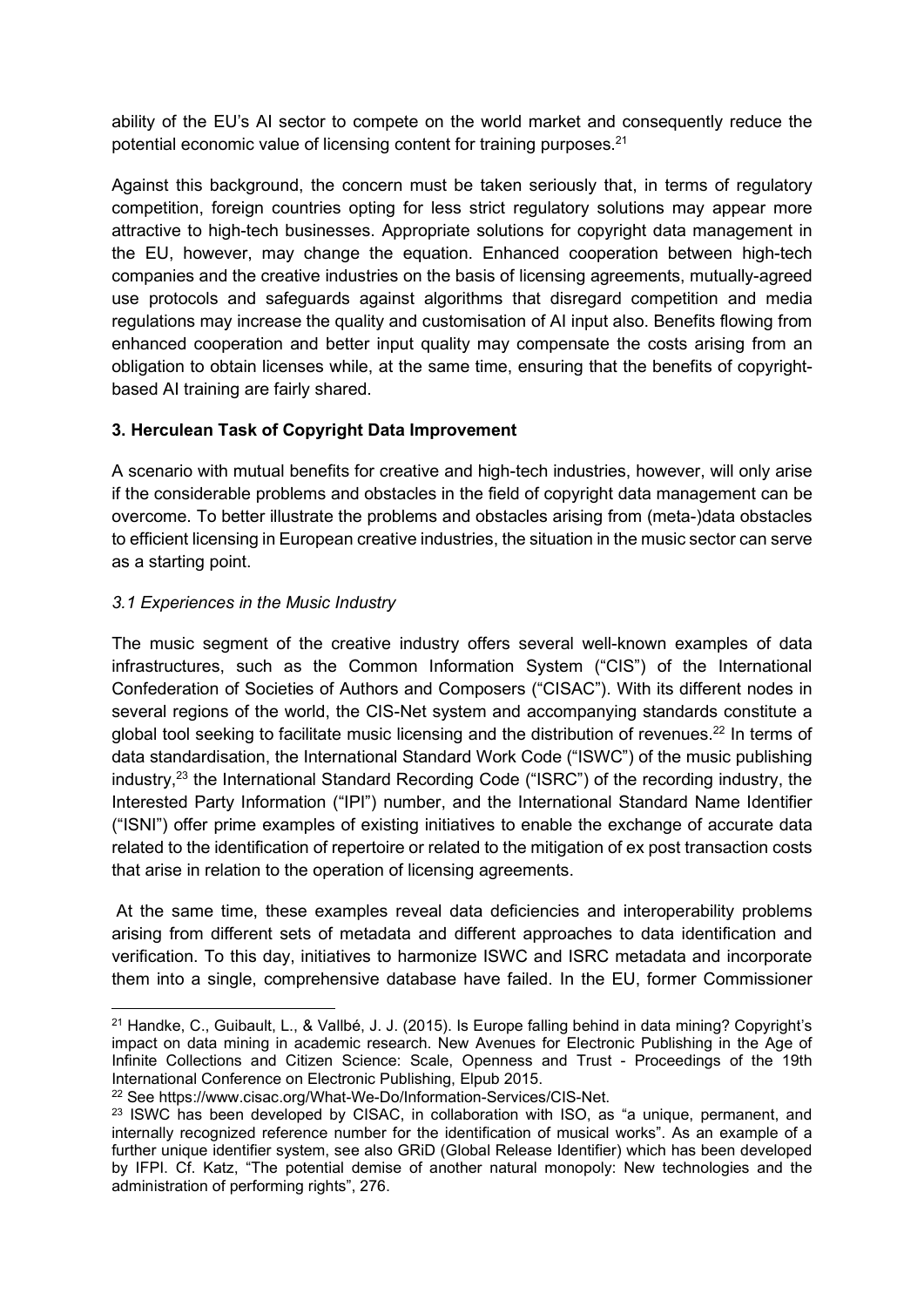Neelie Kroes launched a working group to stimulate the establishment of a Global Repertoire Database ("GRD") in 2008. While the working group participants, including producers, collective management organisations ("CMOs") and distribution platforms, arrived at recommendations on the way forward, $24$  the project was abandoned in 2014. $25$  Other unsuccessful attempts include the International Music Joint Venture in 2000, which was formed by several CMOs in Europe and North America, and a project initiated by the World Intellectual Property Organization ("WIPO") aiming at the establishment of a common rights database in 2011.<sup>26</sup>

In the US, by contrast, a new initiative to form a comprehensive database follows from the 2018 Music Modernization Act  $("MMA")<sup>27</sup>$  In Title I, the MMA establishes the Mechanical Licensing Collective ("MLC") as a one-stop shop for obtaining music licenses. For this new licensing body to function properly, it is necessary to have an authoritative and comprehensive database of music rights in place.<sup>28</sup> The MLC seeks to achieve this goal by working closely together with major providers of music streaming services, in particular Apple and Spotify.<sup>29</sup> The new licensing hub offers a US-wide platform for licence administration, enforcement, and royalty processing as of 1 January 2021.<sup>30</sup>

This recent US initiative shows that – despite general metadata infrastructures, such as the CIS-Net system and the ISWC/ISRC standards – a strong need is felt in the music industry to combine, streamline and improve rights databases and establish overarching licensing platforms. New initiatives in Europe point in the same direction. The Technical Online Working Group Europe ("TOWGE") brings together a large group of European CMOs, music publishers and rights agencies developing a digital royalty processing system. TOWGE is based on a small group of direct licensors reporting back to local societies.<sup>31</sup> An initiative with similar objectives has been taken by the Finnish CMO Teosto. A collaboration between Teosto and the start-up company Mind Your Rights has led to the "Concertify" platform seeking to provide

<sup>&</sup>lt;sup>24</sup> Cf. M. Isherwood, "Global Repertoire Database", presented at: World Intellectual Property Organization, "Enabling Creativity in the Digital Environment: Copyright Documentation and Infrastructure", WIPO Meeting wipo\_cr\_doc\_ge\_11, 13-14 October 2011, Geneva: WIPO 2011, available at: https://www.wipo.int/meetings/en/2011/wipo\_cr\_doc\_ge\_11/prov\_program.html.

<sup>&</sup>lt;sup>25</sup> Cf. P. Resnikoff, "Global Repertoire Database Declared a Global Failure", Digital Music News, 10 July 2014, available at: https://www.digitalmusicnews.com/2014/07/10/global-repertoire-databasedeclared-global-failure/; Schwemer, S.F. (2019). Licensing and Access to Content in the European Union. In Licensing and Access to Content in the European Union: Regulation between Copyright and Competition Law (Cambridge: Cambridge University Press), pp. 68–73.

<sup>&</sup>lt;sup>26</sup> Schwemer, S.F. (2019). Licensing and Access to Content in the European Union. In Licensing and Access to Content in the European Union: Regulation between Copyright and Competition Law (Cambridge: Cambridge University Press), pp. 69–70.

<sup>27</sup> H.R. 1551, Pub. L. 115–264.

<sup>&</sup>lt;sup>28</sup> Cf. F. Lyons/H. Sun/D. Collopy et al., "Music 2025 – The Music Data Dilemma: issues facing the music industry in improving data management", Newport: UK Intellectual Property Office 2019, available at: https://www.gov.uk/government/publications/music-2025-the-music-data-dilemma, p. 34.

See https://www.appleworld.today/blog/2019/11/18/apple-spotify-to-fund-new-music-royaltiescollective.

<sup>30</sup> See https://www.themlc.com/press/mechanical-licensing-collective-begins-full-operationsenvisioned-music-modernization-act. As to the underlying planning and preparations, see U.S. Copyright Office Library of Congress, MLC Comments in Reply to the Designation Proposal of the American Music Licensing Collective, Inc., Docket No. 2018-11, p. 21, available at: https://bw-98d8a23fd60826a2a474c5b4f5811707-bwcore.s3.amazonaws.com/photos/Proposed\_MLC\_- Reply\_Comments.pdf.

<sup>31</sup> See https://www.digitalmusicnews.com/2019/07/26/towge-digital-royalty-group/.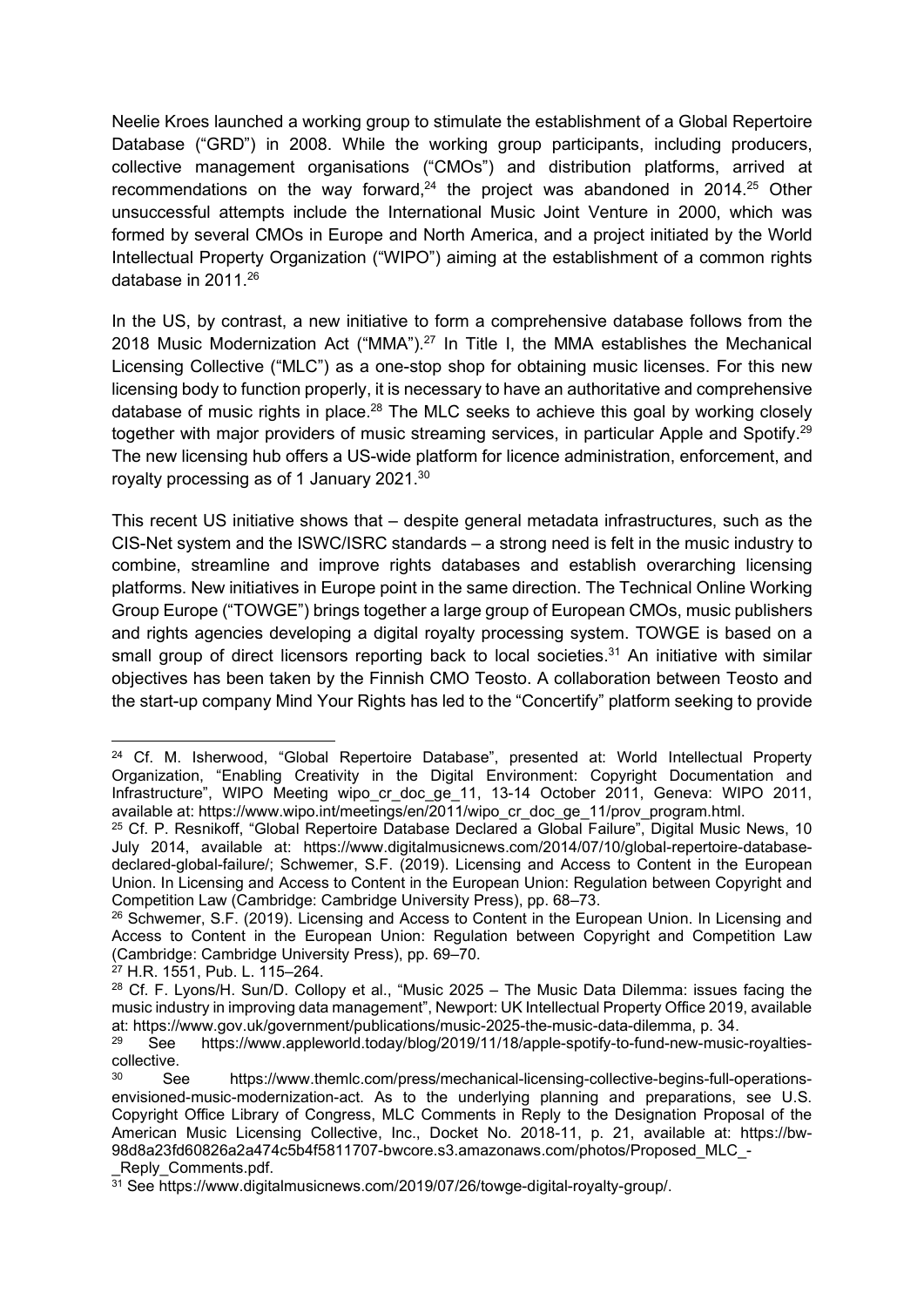– on top of existing industry structures – an efficient and transparent cross-border copyright licensing system. Concertify allows artists, copyright holders, including CMOs, music publishers and event organisers to interact directly by using modules, such as a module for setlist reporting.<sup>32</sup> With the support of the Slovak Art Council, a collaboration between the collecting society SOZA and various stakeholders has led to the creation of a prototype for a comprehensive data and metadata database of the Slovak music repertoire. The consortium also created the prototype of a "Listen Local" recommender system that meets the requirements of the trustworthy AI recommendations of the High-Level Working Group on AI.<sup>33</sup> The accompanying feasibility study highlighted and quantified the problems that arise from incomplete copyright data in existing databases and commercial AI-solutions. For example, it demonstrated that at least 15% of Slovak, Estonian, Hungarian and Dutch works are unlikely to be ever exploited due to data problems. $34$  In the area of standardisation, the work of Digital Data Exchange ("DDEX") is of particular interest. The DDEX system has continuously been expanded to all aspects of the digital music value chain. At the interface between ISWC and ISRC, it provides linkages between work and recording data.<sup>35</sup>

# 3.2 Steps Taken in Other Creative Industry Segments

Other sectors of the creative industry are facing similar data problems and have embarked on initiatives for data improvement, harmonisation and combination as well. In the field of book publishing, industry initiatives, such as the establishment of different e-book platforms and catalogues, play an important role. Flickr and Google Images offer a search option for material covered by a creative commons licence.<sup>36</sup> Another example is the Entertainment Identifier Registry (EIDR), which is a universal unique identifier system for movie and television assets based on DOI technology.<sup>37</sup> As to standardisation, the International Standard Book Number ("ISBN"), the International Standard Serial Number ("ISSN") for journals, the International Standard Music Number ("ISMN") for notated music, and the International Standard Audiovisual Number ("ISAN") for audiovisual works can serve as examples. Moreover, the standardisation work of the international EDItEUR group – leading to the "ONIX" family of standards $38 -$  is important in the field of books, e-books and serials. $39$  With regard to the digital environment, the International DOI Foundation provides the aforementioned Digital Object Identifier ("DOI") services and registration: a technical and social infrastructure for the registration and use of persistent interoperable identifiers for use on digital networks, including identifiers for literary and artistic works.<sup>40</sup>

<sup>32</sup> See https://www.mindyourrights.fi/.

<sup>33</sup> See https://ec.europa.eu/digital-single-market/en/news/ethics-guidelines-trustworthy-ai.

<sup>&</sup>lt;sup>34</sup> Daniel Antal, Feasibility Study On Promoting Slovak Music In Slovakia & Abroad. The Creation of the Comprehensive Slovak Music Database, the Slovak Music Monitor and the Slovak Music Recommendation System, with a supporting Demo Slovak Music Database and the Listen Local Recommendation System, forthcoming 2021. Cf. https://reprex.nl/project/listen-local/.

<sup>35</sup> See https://ddex.net/about-ddex/purpose/.

<sup>36</sup> See https://www.theverge.com/2020/8/31/21408305/google-images-photo-licensing-search-results (Google Images) and https://www.flickr.com/creativecommons/ (Flickr).

<sup>37</sup> See https://www.eidr.org/.

<sup>38</sup> See https://www.editeur.org/8/ONIX/.

<sup>39</sup> See https://www.editeur.org/2/About/#Intro.

<sup>40</sup> See https://www.doi.org/.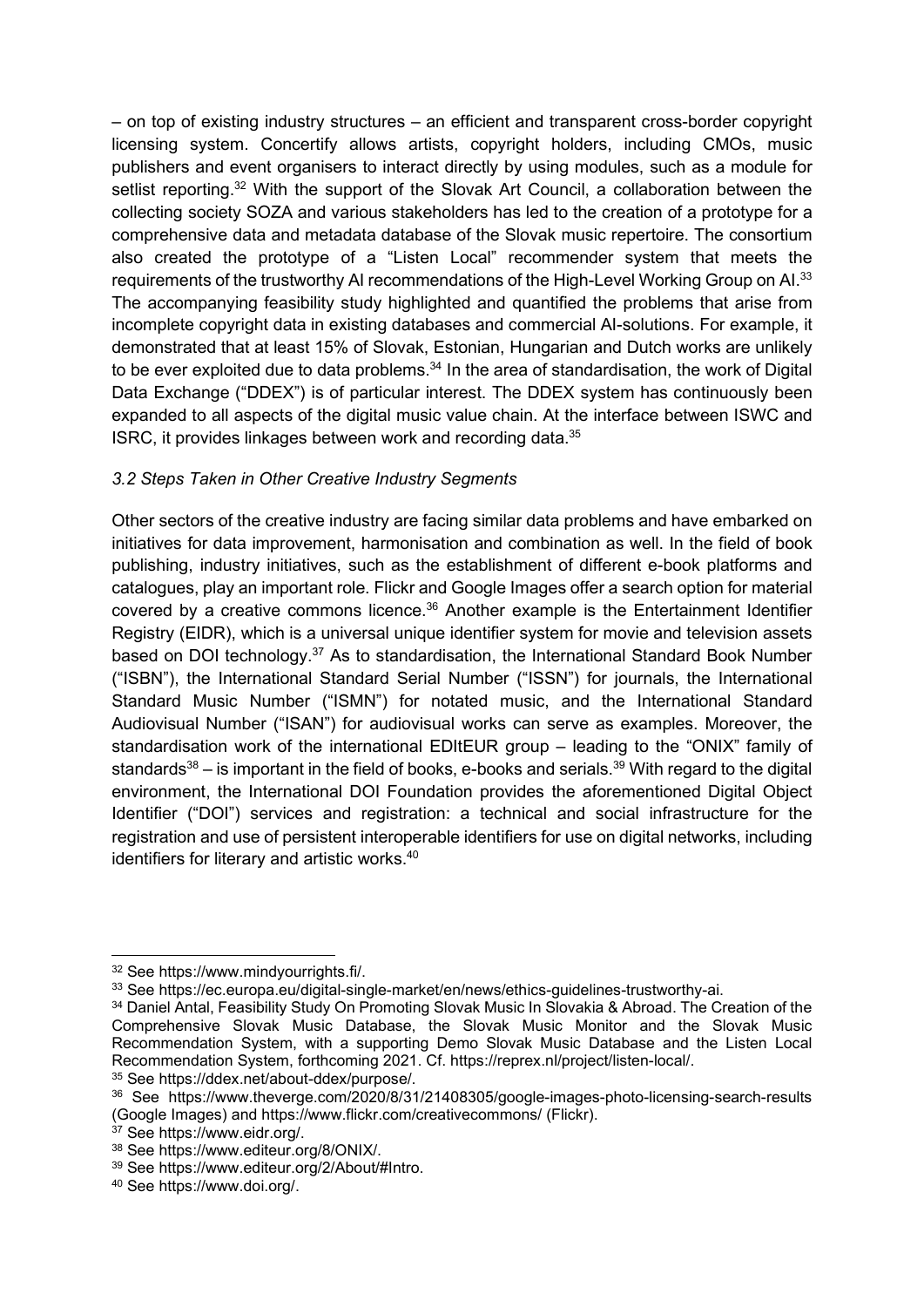In the area of visual arts, CISAC's Visual Arts Council has extended its initial work on the right of resale and established an online licensing hub<sup>41</sup> under the umbrella of the International Council of Creators of Graphic, Plastic and Photographic Arts ("CIAGP").<sup>42</sup> OnLineArt ("OLA") is a one-stop shop for obtaining licenses for worldwide online use of works of visual art currently encompassing works of  $60.000$  artists.<sup>43</sup> While existing initiatives in the visual arts sector – in particular museums and other cultural heritage institutions digitising works in their holdings – have substantially extended the data coverage of works of fine art, the situation in the field of photography and illustrations is much less transparent. Major visual arts libraries, such as Getty Images, may consistently use data management tools. The costs of properly documenting individual works, however, may be prohibitively high for smaller providers of photography and illustrations in the light of the low average value of individual works.<sup>44</sup> In comparison with the status quo reached in the field of music, the process of harmonising, attaching and bundling (meta-)data still seems in its infancy in the area of visual arts.

## 3.3 Supportive New Technologies

In the discussion on copyright data improvement, it is important to note that the lack of high quality, publicly accessible metadata for copyrighted material also prompted intense innovation among technology developers. Existing initiatives show that new technologies, in particular AI and blockchain, may serve as catalysts for the streamlining and improvement of copyright data. The aforementioned Concertify platform, for instance, is the result of a collaboration between Teosto and the start-up company Mind Your Rights. The nucleus of the Concertify system for efficient and transparent cross-border copyright licensing was a setlist app which Mind Your Rights had initially developed for Teosto to facilitate setlist reporting on the basis of blockchain technology.<sup>45</sup> Similarly, ASCAP, SACEM and PRS launched a partnership<sup>46</sup> to "prototype a new shared system of managing authoritative music copyright information using blockchain technology." $47$  The concept of the project is to develop a blockchain-based solution built on IBM's Hyperledger Fabric that links and manages two standards for copyright-protected content used for music recordings: the International Standard Recording Code (ISRC) and the International Standard Work Code (ISWC). The link between these data would improve royalty matching and licensing. The ultimate goal of the project is to enable a "shared, decentralized database of musical work metadata with real-time update and tracking capabilities."<sup>48</sup>

These examples reflect initiatives to employ distributed ledger (blockchain) technology as a technological architecture for creating and operating shared metadata resources in highly fragmented domains of literary and artistic production. The underlying projects seek to recognise and respond to the metadata issues in the area of copyright. The initiatives, however, may stem from tech companies outside the literary and artistic field – a fact that may

<sup>41</sup> See https://www.cisac.org/What-We-Do/Creators-Relations/CIAGP.

<sup>42</sup> See http://www.ciagp.org/.

<sup>43</sup> See https://onlineart.info/.

<sup>44</sup> Cf. R.A. Posner, "Transaction Costs and Antitrust Concerns in the Licensing of Intellectual Property", John Marshall Review of Intellectual Property Law 4 (2005), 325.

<sup>45</sup> See https://www.mindyourrights.fi/.

<sup>46</sup> See https://www.ascap.com/press/2017/04-07-ascap-sacem-prs-blockchain.

<sup>47</sup> See https://societe.sacem.fr/en/press-resources/per-publication/press-releases/ascap-sacem-andprs-for-music-initiate-joint-blockchain-project-to-improve-data-accuracy-for-rightsholders.

<sup>48</sup> Id. See also https://www.ascap.com/press/2017/04-07-ascap-sacem-prs-blockchain.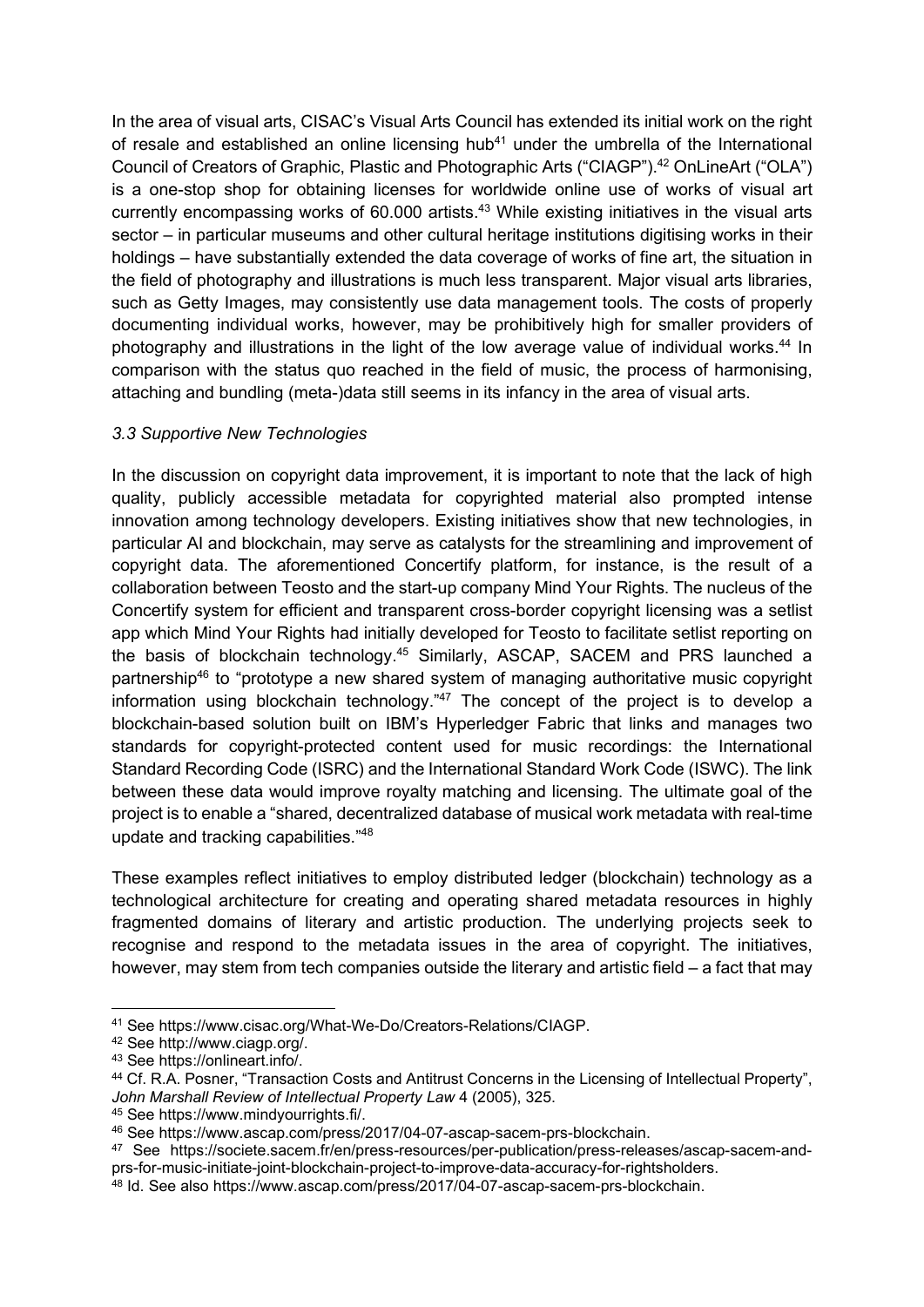indicate structural problems preventing the incumbent creative industries from embracing and fully developing the potential of new technologies. Substantial further innovation in the field was clearly limited by the lack of high quality, comprehensive metadata, which prompted some start-ups to experiment with bottom-up, collaborative metadata pooling, similar to the efforts made for establishing Wikidata.<sup>49</sup>

## 3.4 Different Settings for Data Improvement

The described experiences with existing data infrastructures and current initiatives to arrive at better results shed light on different settings for the improvement of copyright data management. The initiative to harmonise, combine and enhance the coverage of work-related data may come from different actors and employ different public and private tools:

- legislation: the MLC, for instance, is the result of US legislation that explicitly mandates the establishment of a nationwide licensing hub for mechanical music rights. In the EU, Article 17 DSMD, indirectly, may have similar effects if the new obligations to license user-uploaded content and exchange workrelated data for content moderation purposes leads to shared data standards and content identification libraries. In addition, the 2014 Directive on Collective Management of Copyright and Related Rights ("Collective Rights Management Directive" or "CRMD")<sup>50</sup> incentivizes CMOs to cooperate in licensing hubs for multi-territorial licensing of online rights in musical works and adopt voluntary industry standards to improve efficiency in the exchange of data. Any legislation at national or EU level for the improvement of copyright data management, however, must observe Article 5(2) of the Berne Convention for the Protection of Literary and Artistic Works ("BC"), which prohibits subjecting the enjoyment and exercise of copyright to mandatory formalities, such as registration requirements;<sup>51</sup>
- public institutions: impulses for the further development of the copyright data infrastructure may also arise from non-legislative initiatives taken by national, European or international public bodies. The 2008 GRD working group, for instance, came together under the auspices of former Commissioner Neelie Kroes. WIPO initiated the aforementioned 2011 project for the establishment of a common rights database and has embarked on surveys on voluntary registration systems for copyright and related rights in 2005, 2010 and 2020;<sup>52</sup>

https://www.wipo.int/copyright/en/registration/index.html.

<sup>49</sup> Cf. Bodó, B., Gervais, D., & Quintais, J. P. (2018). Blockchain and smart contracts: the missing link in copyright licensing?. International Journal of Law and Information Technology, 26(4), 311-336.

<sup>50</sup> Directive 2014/26/EU of the European Parliament and of the Council of 26 February 2014 on collective management of copyright and related rights and multi-territorial licensing of rights in musical works for online use in the internal market [2014] OJ L 84/72.

<sup>&</sup>lt;sup>51</sup> For an in-depth analysis of the impact of this international ban on formalities, see Stef van Gompel, Formalities in Copyright Law: An Analysis of Their History, Rationales and Possible Future, Alphen aan den Rijn: Kluwer Law International 2011.

 $52$  The results of the WIPO surveys carried out in 2005 and 2010 can be found at: https://www.wipo.int/meetings/en/doc\_details.jsp?doc\_id=52829 and https://www.wipo.int/copyright/en/registration/registration\_and\_deposit\_system\_03\_10.html. The 2020 survey has been announced, but the results have not yet been published. See: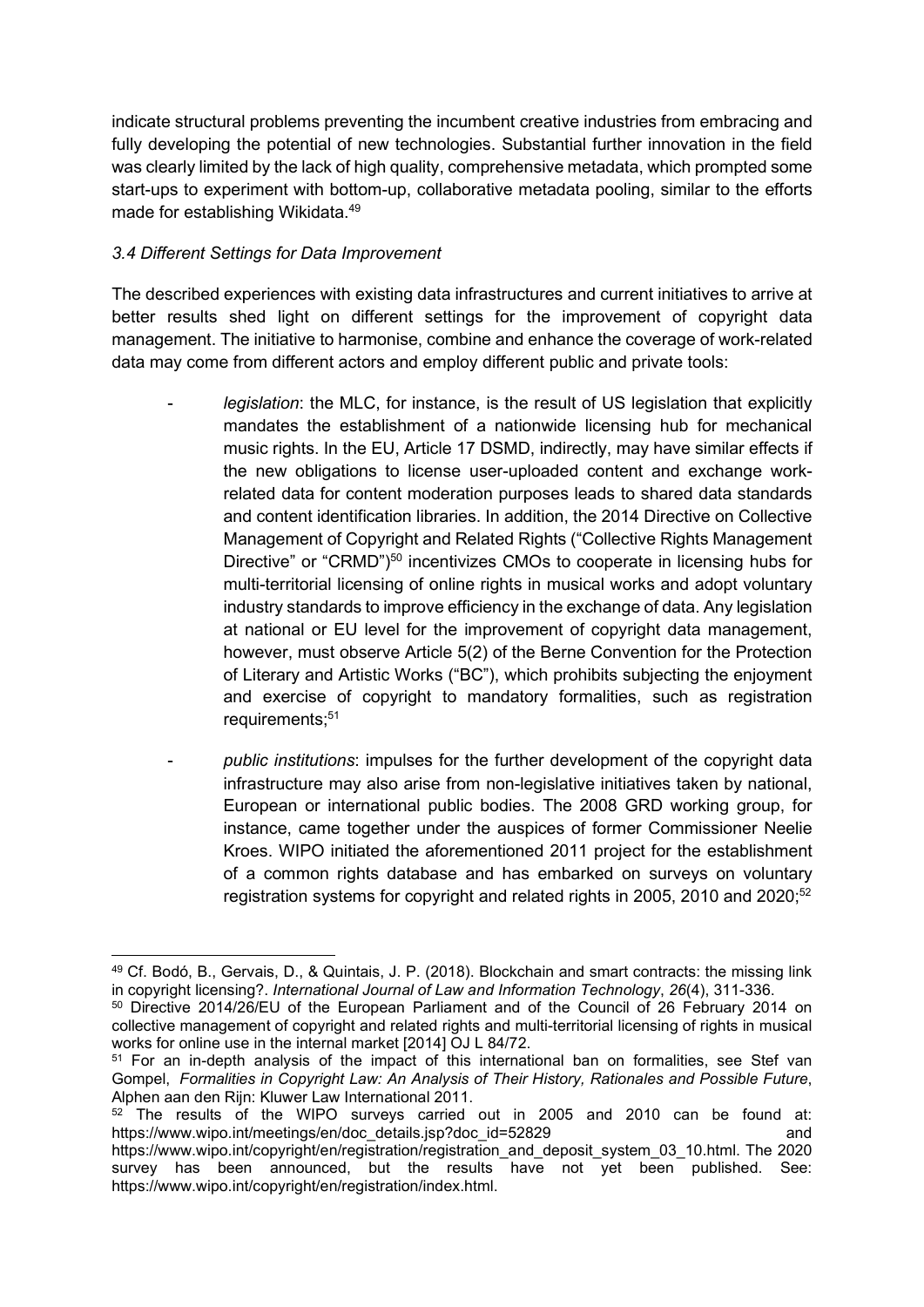private entities: the initiatives that have led to TOWGE, the Concertify platform and SOZA's Listen Local platform show that private entities, in particular CMOs, may play a decisive role in the further harmonisation and combination of copyright-related data. In addition, individual companies, such as Apple and Spotify, may obtain a market position that allows them to bring together an unprecedented volume of data and establish de facto data standards with a major impact on the sector. External technology start-ups also invest heavily in solutions based on blockchain or related technologies.

For the analysis of copyright data management issues, it is important to bear these different settings in mind. To arrive at a substantial improvement of the copyright data infrastructure, it may be necessary to combine public and private initiatives and seek to offer both legislative and market incentives. The legislation-made MLC initiative in the US, for instance, relies on Apple and Spotify as central sponsors and data providers. A similar, large-scale public/private partnership may be necessary to allow European creative industries to compete at eye level with data and licensing improvement on the other side of the Atlantic.

#### 3.5 Sector-Specific Stumbling Blocks

For the success of European initiatives, however, it is also important to consider potential stumbling blocks and corrosive dynamics which large-scale data improvement projects may unleash in the creative industry sector:

rivalry between small and big players: the establishment of overarching, comprehensive data infrastructures and licensing hubs in the music industry may be perceived as a threat by small players and repertoire holders. For example, small European CMOs may fear to be left behind<sup>53</sup> when major European CMOs take joint initiatives and organise data and licensing processes in a way that enhances the visibility and availability of their content – potentially at the expense of repertoire administered by other CMOs which do not have comparable tools to enhance content visibility and availability.<sup>54</sup> At the global level, individual companies with considerable market power, such as Apple, Spotify, YouTube and Netflix, may establish individual data standards that require European right holders to deal with different data systems for the purposes of distributing content and monitoring the volume of use. European artists and music distributors may also fear to be left behind and lose visibility and market shares on the world market after US legislation, as explained above, established a new US licensing hub in collaboration with US-based streaming services that may become a central data resource in the sector while lending insufficient weight to foreign repertoire;

<sup>&</sup>lt;sup>53</sup> The risk of a "de facto copyright register in the hands of dominant platforms" was also identified by Germany, in its statement accompanying the Council vote on the DSM Directive. See S.F. Schwemer, "Article 17 at the Intersection of EU Copyright Law and Platform Regulation", Nordic Intellectual Property Law Review 2020, 400-435.

<sup>54</sup> Cf. Lucie Guibault and Stef van Gompel, "Collective Management in the European Union", in: Daniel Gervais (ed.), Collective Management of Copyright and Related Rights, 3<sup>rd</sup> ed., Alphen aan den Rijn: Kluwer Law International 2015, 139 (172).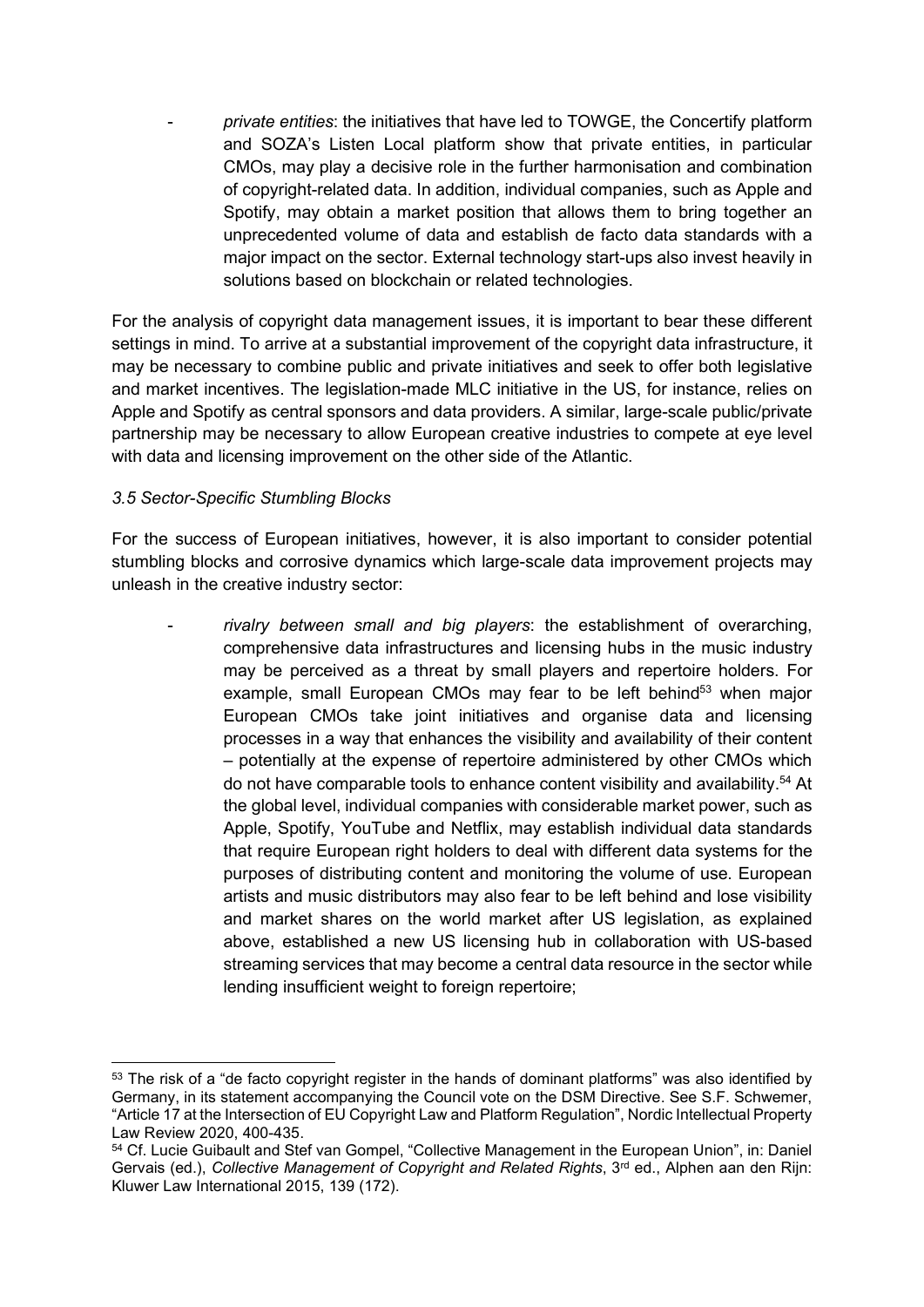- fear of losing traditional gatekeeper position: in sectors with a less developed data infrastructure, such as the field of visual arts, traditional content gatekeepers – holders of individual work libraries, including CMOs – may feel uneasy about initiatives to systematically attach metadata to copyrighted content and include resulting data sources in a comprehensive database and licensing infrastructure. Once a comprehensive and authoritative platform for rights clearance is in place, traditional "middlemen" in the rights clearance process may fear to become obsolete. The creation of non-harmonised and non-interoperable coding systems and data silos may be part of a survival strategy seeking to preserve a position on the content market, which a more efficient, overarching system for copyright data management may put at risk.
- path dependence: stakeholders are likely to have invested substantially in their own proprietary, and often incompatible (meta-)data systems. This investment in individual data infrastructures causes considerable switching costs in case an overarching, harmonised standard is set. This provides a strong disincentive to support initiatives to establish a common, harmonised data standard that requires changes to pre-existing individual data management systems.

This outline of problems arising from data harmonisation and improvement projects sheds light on central obstacles to the establishment of integrated data spaces which the European Commission also highlighted in its European Strategy for Data.<sup>55</sup> In this Communication, the Commission referred not only to insufficient data quality and interoperability as problem drivers but also to imbalances in market power, a lack of trust and insufficient economic incentives as obstacles to initiatives seeking to ameliorate and finally overcome the problematic status  $quo.<sup>56</sup>$ 

## 4. Costs and Benefits

Considering difficulties and obstacles, it becomes apparent that the improvement of the copyright data infrastructure in the EU is not an easy task. As a highly complex endeavour, it can hardly be accomplished without substantial investment in metadata creation and improvement, technical data management infrastructure, and harmonisation initiatives. The foregoing analysis already offers first insights into the costs which an initiative to improve copyright data may entail in different creative industry sectors.

## 4.1 Considerable Investment Necessary

With regard to the overall costs of setting up and maintaining a comprehensive copyright data management system, the aforementioned music industry examples provide some indications. Reportedly, the European GRD initiative that had commenced in 2008, finally collapsed after an investment of £8 million because the CMOs involved could no longer agree on the funding of the project.<sup>57</sup> The MLC project in the US rests on a start-up investment of \$33.5 million.<sup>58</sup>

<sup>55</sup> European Commission, supra note 1.

<sup>56</sup> European Commission, supra note 1, 7-8.

<sup>57</sup> See https://completemusicupdate.com/article/prs-confirms-global-repertoire-database-cannot-moveforward-pledges-to-find-alternative-ways/.

<sup>58</sup> See https://www.appleworld.today/blog/2019/11/18/apple-spotify-to-fund-new-music-royaltiescollective.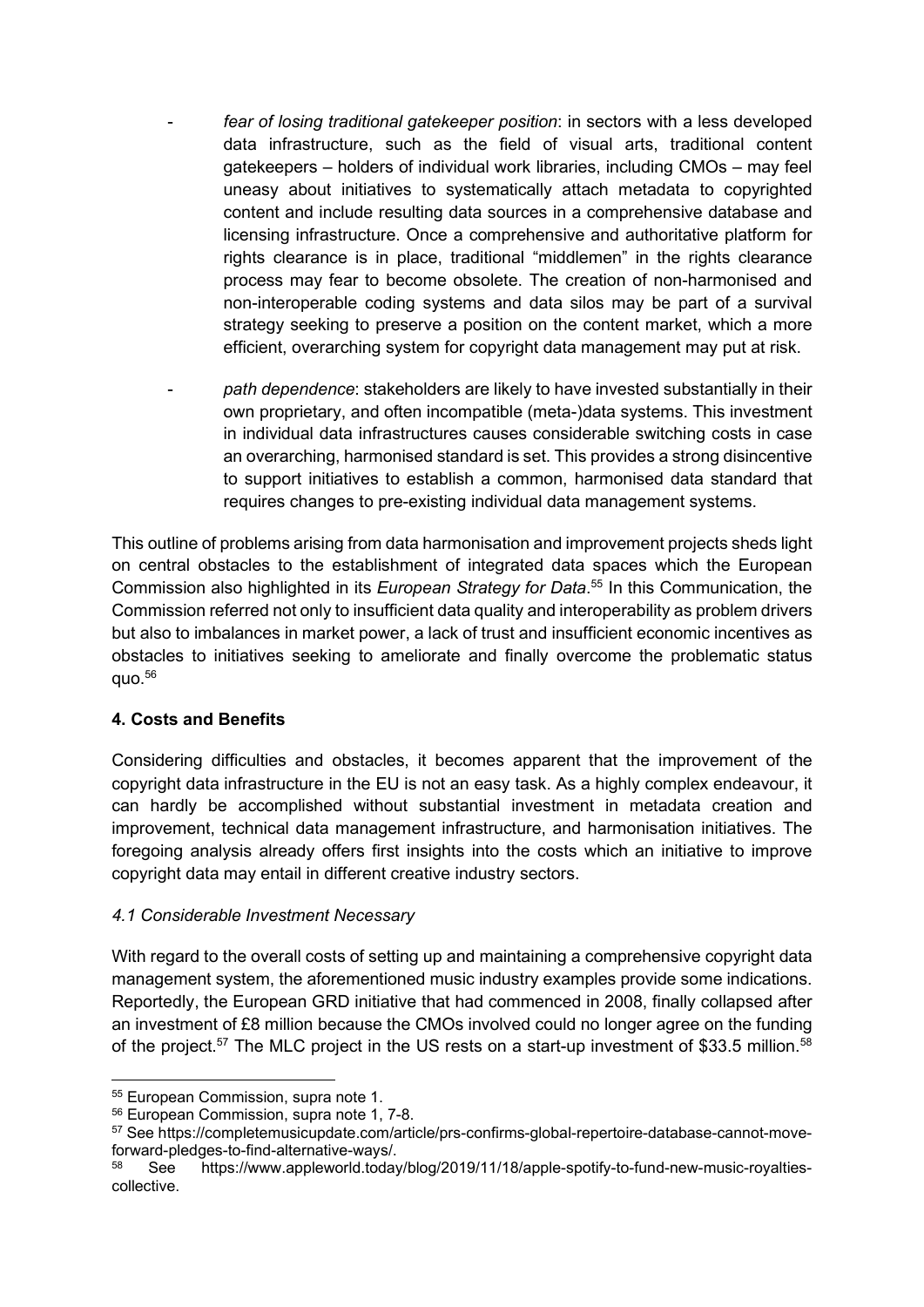After the start-up phase, MLC expenditures are expected to average \$30 million annually and amount to \$227 million from 2021 to 2028.<sup>59</sup>

According to these figures, there might be a substantive gap between the investment which interested parties in the EU, such as CMOs, are willing to make, and the budget that would be necessary to establish a comprehensive data infrastructure and, if this is desired, run a licensing hub. Before leaning too heavily on cost estimates made in a US context, however, it is important to note that MLC calculations were based on data input from only two central sources: iTunes and Spotify. Given the cultural diversity and wide variety of copyright data sources in the EU, a European data integration project (not relying exclusively on US-based Apple and Spotify data) would probably require an even larger investment in the start-up phase and following years.

Looking at the visual arts sector, an additional cost dilemma comes to the fore: the individual costs to be made in respect of each individual content item. In the field of photography, for instance, databases would have to contain an extremely high number of works. In many cases, these works will have a relatively low average licensing value. This constellation raises the problem that, even if a harmonised data format and a central data recording system become available, the required investment in metadata entry and maintenance may still not come forward because the revenue accruing from visibility and "findability" in the comprehensive database can hardly be expected to outweigh the costs of data entry. The expected market value does not justify the time and money that would have to be spent for each individual content item. Hence, the mere existence of a comprehensive and authoritative data infrastructure in a given sector does not automatically ensure that all right holders provide the data necessary to maintain data accuracy and completeness. Revisiting the potential discrepancy between the interests of small and big players, it can be added that, in the light of economies of scale, continuous data entry and maintenance may be less burdensome for holders of big work libraries. For instance, it is conceivable that holders of big repertoires are able to switch from manual data entry to the use of automated or machine-learning systems which substantially reduce the cost per unit.

Finally, it is to be noted that "costs" can also be understood in a broader sense. Instead of confining the analysis to monetary aspects, it is important to consider broader cultural repercussions, in particular the impact of standardised data formats and comprehensive copyright data systems on *cultural diversity*, recognition and attribution (in the sense of the moral rights enjoying protection under international copyright law and the national copyright systems of EU Member States) and the visibility and availability of the full spectrum of European creative works. In the case of photography, for instance, the commercial value of a work for right holders, as explained, will often be smaller than the cost of documenting the work – the outlined problem scenario that raises concerns about large economies of scale favouring large repertoire owners who can automate the documentation and indexation process. Considering this problem scenario, it becomes apparent that the burden of documenting and promoting content in large, supranational content repositories should not increase data management burdens to such an extent that it becomes unprofitable for smaller entities to comply with data standards and data entry requirements. Otherwise, the measures

<sup>59</sup> U.S. Congressional Budget Office Cost Estimate, S. 2823 – Music Modernization Act, as reported by the Senate Committee on the Judiciary on 12 September 2018 (revised version of 17 September 2018), p. 3, available at https://www.cbo.gov/system/files/2018-09/s2823.pdf.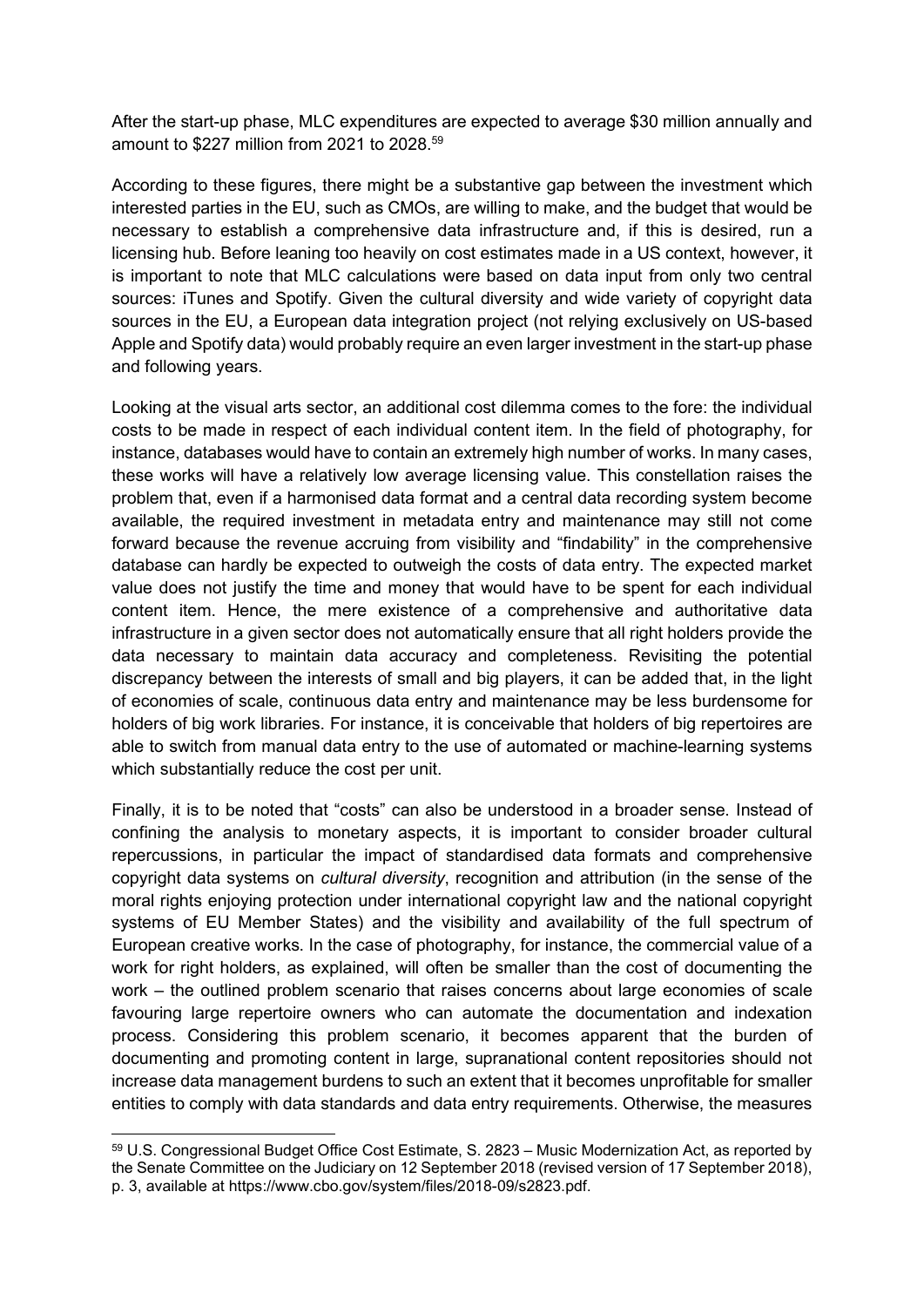taken to improve copyright data management may discriminate against holders of small repertoires – and potentially even against smaller national repertoires in the EU – and reduce the cultural diversity which the improved data system is intended to reflect.

# 4.2 Benefits Accruing from Improved Copyright Data

Benefits that can be expected to flow from an improved data management infrastructure are enhanced licensing opportunities, more efficient enforcement of rights, the reduction of royalty losses and the enhancement of access of high-tech industries to copyright data. Conversely, missing or inaccurate copyright metadata can lead to various types of welfare losses:

- a. a work is not found and therefore not licensed. That is, the licensing transaction does not take place, depriving both right holders and consumers of the potential welfare gains (producer surplus and consumer surplus) which a transaction would generate in the counterfactual of accurate metadata;
- b. a work is found or the potential licensee is aware of the work, but information to license is missing. This may result in two outcomes:
	- i. the work is not used/consumed, as under  $(a)$ ;
	- ii. the work is pirated/used without a license. In this case, all welfare effects of the transaction are generated on the demand side, while right holders do not benefit;
- c. The work is found and licensed, but no proper remuneration is provided to right holders as a consequence of the inaccurate metadata, i.e., licensing revenues are collected but do not reach the right holders due to metadata issues.

Missed licencing and remuneration opportunities not only entail so-called static welfare losses; there can be dynamic effects as well. Efficient licensing can enable more creators to draw on existing copyrighted works, reducing the costs of follow-on creativity. Secondly, smaller markets for copyrighted works and greater costs of licensing will entail lower incentives to invest in innovative complementary goods and services (e.g. innovative ways of disseminating copyrighted works online, or innovative recommendation systems). Thirdly, high transaction costs, legal uncertainty, competition from unlawful competitors, market concentration and barriers to entry that result from (the requirement to incur) sunk costs can inhibit innovation. Efficient licensing systems – including metadata – can mitigate these issues. An obvious remedy, thus, would be to correct and complete the metadata.

In addition, the aforementioned cultural dimension must be taken into account – in the sense of benefits accruing from better visibility and availability of European cultural productions on the world market. To the extent to which European creative industries do not have their own comprehensive repertoire database, they depend on the configuration of content recommendation and licensing systems developed elsewhere. This entails the risk of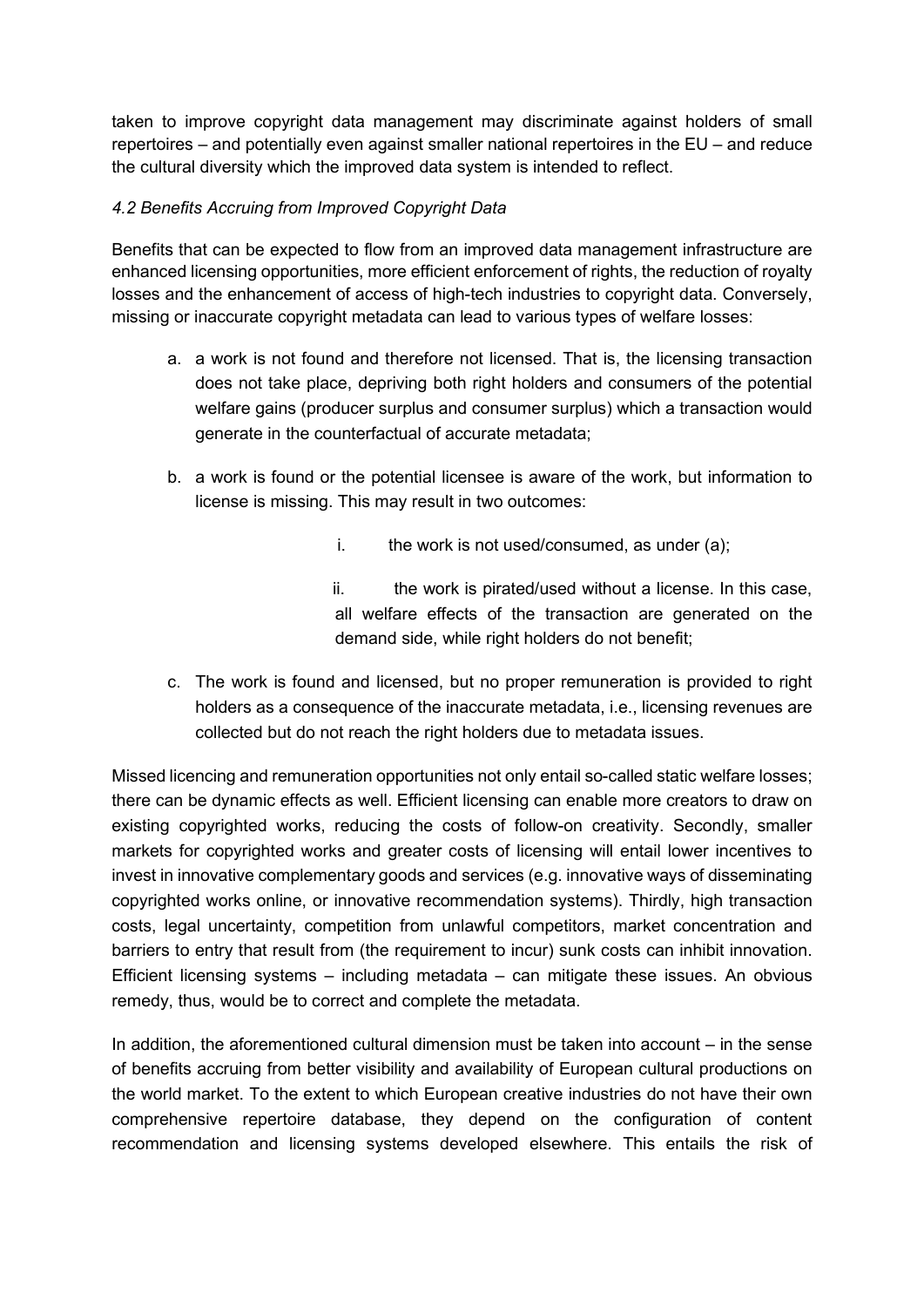insufficient influence on the promotion, sales and distribution process.<sup>60</sup> In theory, the repertoire databases of iTunes, Spotify, YouTube or Deezer, for instance, may offer all providers of cultural content similar opportunities to reach out to end consumers. In practice, however, the visibility and success of a work will depend on the way in which these providers organise work-and creator-related (meta-)data and generate recommendations for end consumers. This implies that European content producers depend heavily on metadata and recommendation systems that have been developed by powerful individual companies. In the field of music, the MLC initiative that follows from US legislation may strengthen this trend. As the MLC database has been established with a focus on the US market and in collaboration with Apple and Spotify, European content is unlikely to occupy the centre stage. A further risk arises from the diversity of European content in terms of cultural backgrounds and languages. Descriptive metadata is usually connected with natural languages. However, the costs of documenting in smaller European languages relative to the expected sales value can be significantly higher for language groups with fewer potential buyers. This creates an incentive to replace higher cost-to-market repertoires from smaller language groups with (translations of) lower cost-to-market repertoires from large language groups, such as works for Englishspeaking audiences.<sup>61</sup>

#### 5. Conclusion

In sum, the foregoing discussion of a potential need to improve copyright data indicates that, with a view to visibility on the world market and promising licensing opportunities resulting from new technologies, it seems desirable to arrive at a comprehensive database with a focus on European content, including smaller and less-known repertoires reflecting the full cultural diversity across EU Member States. The added value of an improved copyright data infrastructure for European creative industries – in the sense of enhanced visibility and accessibility at a global scale – is a core argument in the cost/benefit analysis that can tip the scales in favour of new efforts to create and harmonise metadata. An improved copyright data infrastructure is likely to enhance licensing, enforcement and royalty opportunities for creative industries. At the same time, it will provide developers of new technologies, such as AI system developers, broad access to diverse data resources. As a counterweight to initiatives in other regions, such as the MLC in the US, it can be expected to allow European creative industries to innovate and emancipate themselves from other data infrastructures and related content distribution and recommendation systems. It may also prevent a non-European bias in globally dominant AI systems trained on copyright data.

The foregoing discussion, however, also reflects the considerable obstacles on the way to more comprehensive and accurate European copyright (meta-)data. In addition to substantial financial resources that will be necessary, a key to new and successful initiatives lies in the creation of appropriate incentives for the creative industries, providers of digital content

 $60$  As to existing legislation seeking to enhance the visibility and prominence of European content, see Article 13(1) of the Audiovisual Media Services Directive 2010/13/EC, as amended by Directive 2018/1808/EU.

<sup>&</sup>lt;sup>61</sup> Cf. Daniel Antal. Amelia Fletcher and Peter L. Ormosi, Music Streaming: Is It A Level Playing Field?, in: Competition Policy International, forthcoming 2021.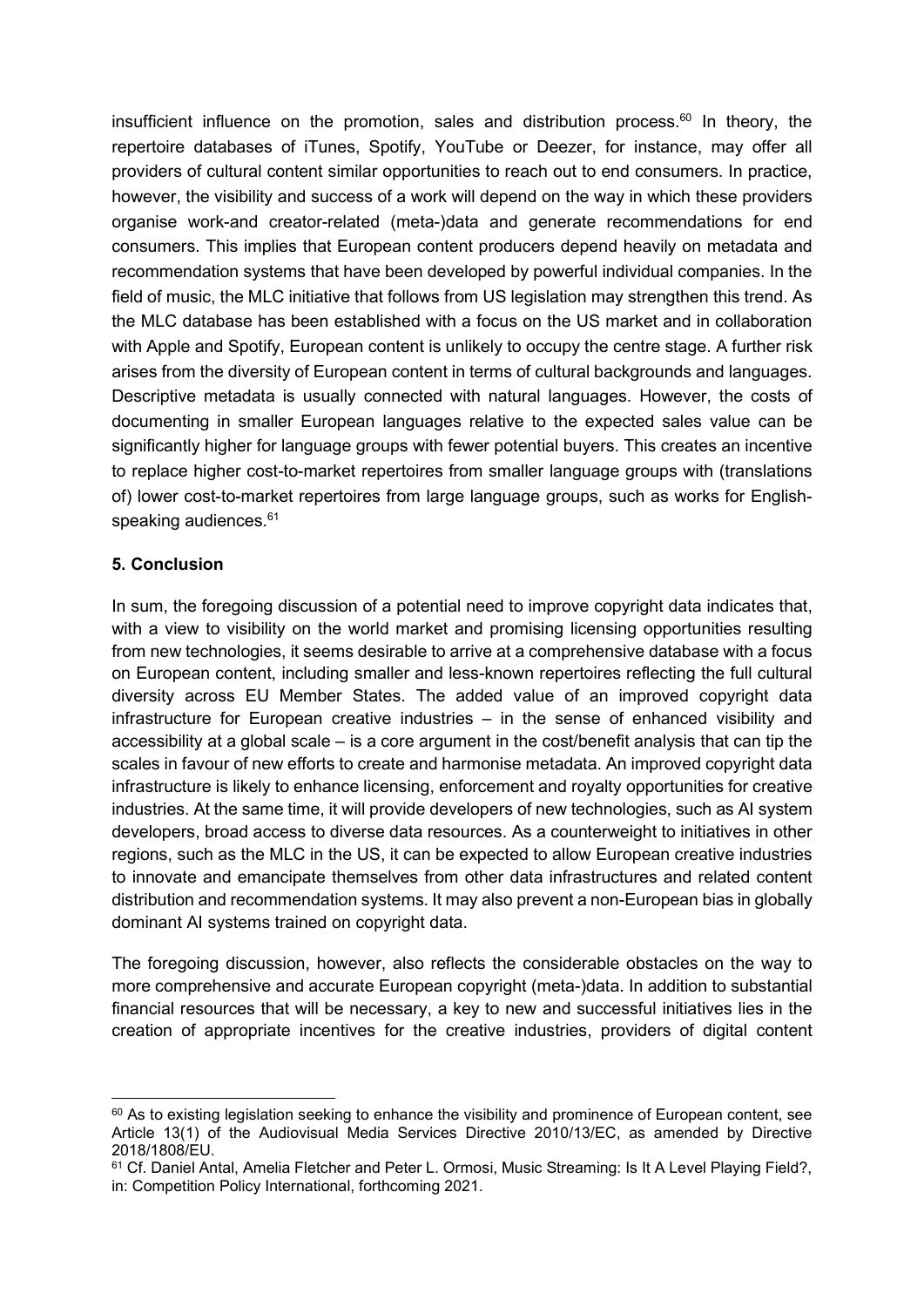distribution services and high-tech companies in the field of AI to jointly develop solutions. For a trade-off across these industry sectors, the analysis provides several starting points.

Content distribution platforms and AI companies may have a particular interest in rules that make copyright enforceability and remuneration obligations conditional on the provision of metadata in a specific, interoperable format. With regard to TDM, Article 4(3) DSMD already points in this direction when it refers to the reservation of copyright "in an appropriate manner, such as machine-readable means…" The provision reflects the desirability of efficient interfaces between copyright data and TDM systems that allow the automated verification of use permissions. The requirement of providing "relevant and necessary information" for the blocking of infringing UGC in Article 17(4)(b) DSMD also offers room for establishing an obligation to provide work-related data in a standardised and interoperable format.<sup>62</sup> Arguably, information on protected literary and artistic creations is only "relevant" in the sense of Article 17(4)(b) when it is provided in a form that allows content moderation systems to read it. At the core of these considerations lies the more general principle that rights must be clearly drawn to be enforceable. In this vein, it can be posited that right holders must provide interoperable, accessible information to benefit from enhanced enforcement opportunities.

To strike a proper balance, however, it is necessary to consider not only the interoperability interest of platform and high-tech industries but also the interests of the creative industries. Ideally, producers and publishers of literary and artistic works would opt for the development of interoperable metadata collections voluntarily. In the light of the prohibition of formalities in Article 5(2) of the Berne Convention, one may even wonder whether statutory obligations to comply with a specific data format are possible at all.<sup>63</sup> Hence, the question arises which *quid* pro quo could be developed to ensure acceptance of data standardisation and interoperability obligations in the creative industries.

The interest in transparency and accountability of content moderation and recommendation systems could play a central role in this respect. As a countermove to compliance with harmonised and interoperable data formats, content distribution platforms and AI companies could be obliged to open the "black box" of their algorithmic tools. As a result, the creative industries could benefit from transparency with regard to content selection, moderation and recommendation processes in automated systems.

Hence, new approaches in the area of copyright data improvement could potentially evolve from a trade-off addressing interoperability and transparency interests.<sup>64</sup> On the one hand, the

 $62$  As to the use of the requirement of "relevant and necessary information" as a tool to promote specific notification standards, see Martin R.F. Senftleben/Christina Angelopoulos, The Odyssey of the Prohibition on General Monitoring Obligations on the Way to the Digital Services Act: Between Article 15 of the E-Commerce Directive and Article 17 of the Directive on Copyright in the Digital Single Market, Amsterdam: Institute for Information Law/Cambridge: Centre for Intellectual Property and Information Law 2020, 31.

<sup>63</sup> See Stef van Gompel, Formalities in Copyright Law: An Analysis of Their History, Rationales and Possible Future, Alphen aan den Rijn: Kluwer Law International 2011, 212, arguing that such obligations would not fall afoul of the Berne prohibition on formalities, as long as they do not function as prerequisites for the coming into being, maintenance or enforcement of copyright.

 $64$  For current legislative initiatives pointing in this direction, see European Commission, 15 December 2020, "Proposal for a Regulation of the European Parliament and of the Council on a Single Market for Digital Services (Digital Services Act) and Amending Directive 2000/31/EC", Document COM(2020) 825 final, Articles 13 and 23 (addressing content moderation) and Recital 52 and Article 30 (addressing